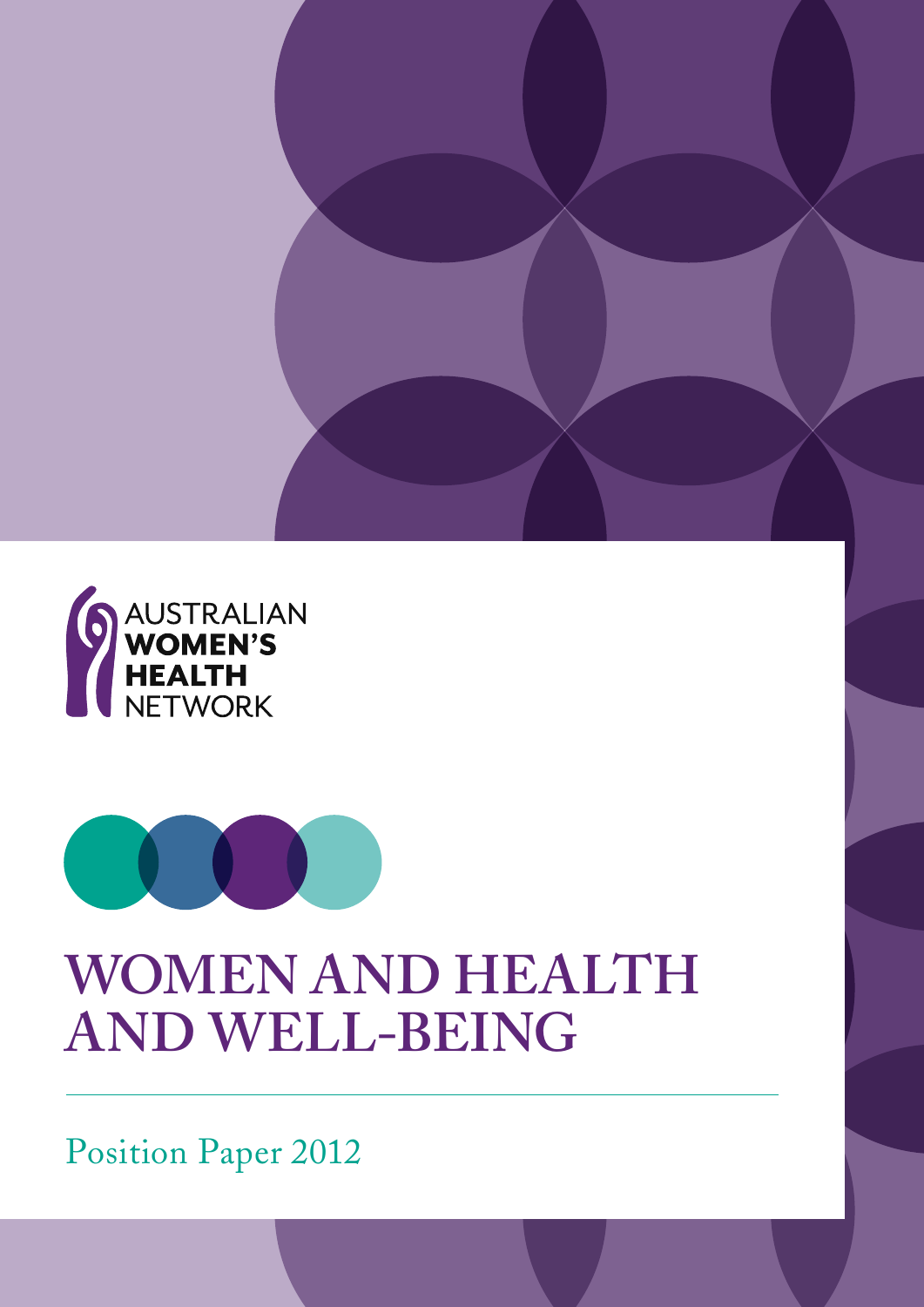# Australian Women's Health Network

#### **Women and Health and Well-being**

A publication of the Australian Women's Health Network, based on a commissioned paper written by Professor Helen Keleher, with support from the AWHN Publication Review Panel, July 2012.

This publication may include subsequent alterations/additions which do not necessarily reflect the views of the original commissioned author.

PO Box 188, Drysdale, Victoria 3222

Association number: A02383

[www.awhn.org.au](http://www.awhn.org.au)

© Australian Women's Health Network

This publication may be reproduced in whole or in part for study, research, criticism, training or review purposes subject to the inclusion of an acknowledgement of the source and authoring, and no commercial usage or sale.

ISBN: 978-0-9578645-1-1

Published November 2012

# Acknowledgements

The Australian Women's Health Network gratefully acknowledges funding support provided by the Australian Government to develop this *Health Reform* position paper through the Department of Health and Ageing Community Sector Support Scheme.

AWHN would like to thank Professor Helen Keleher, the AWHN Publication Review Panel (Dr Gwendolyn Gray; Patty Kinnersly; Maree Hawken; Lucy Cirocco, and Kelly Banister), Marilyn Beaumont, and Dr Andrew Watts of *textedit.*

**This position paper is available for free download at: [www.awhn.org.au](http://www.awhn.org.au)**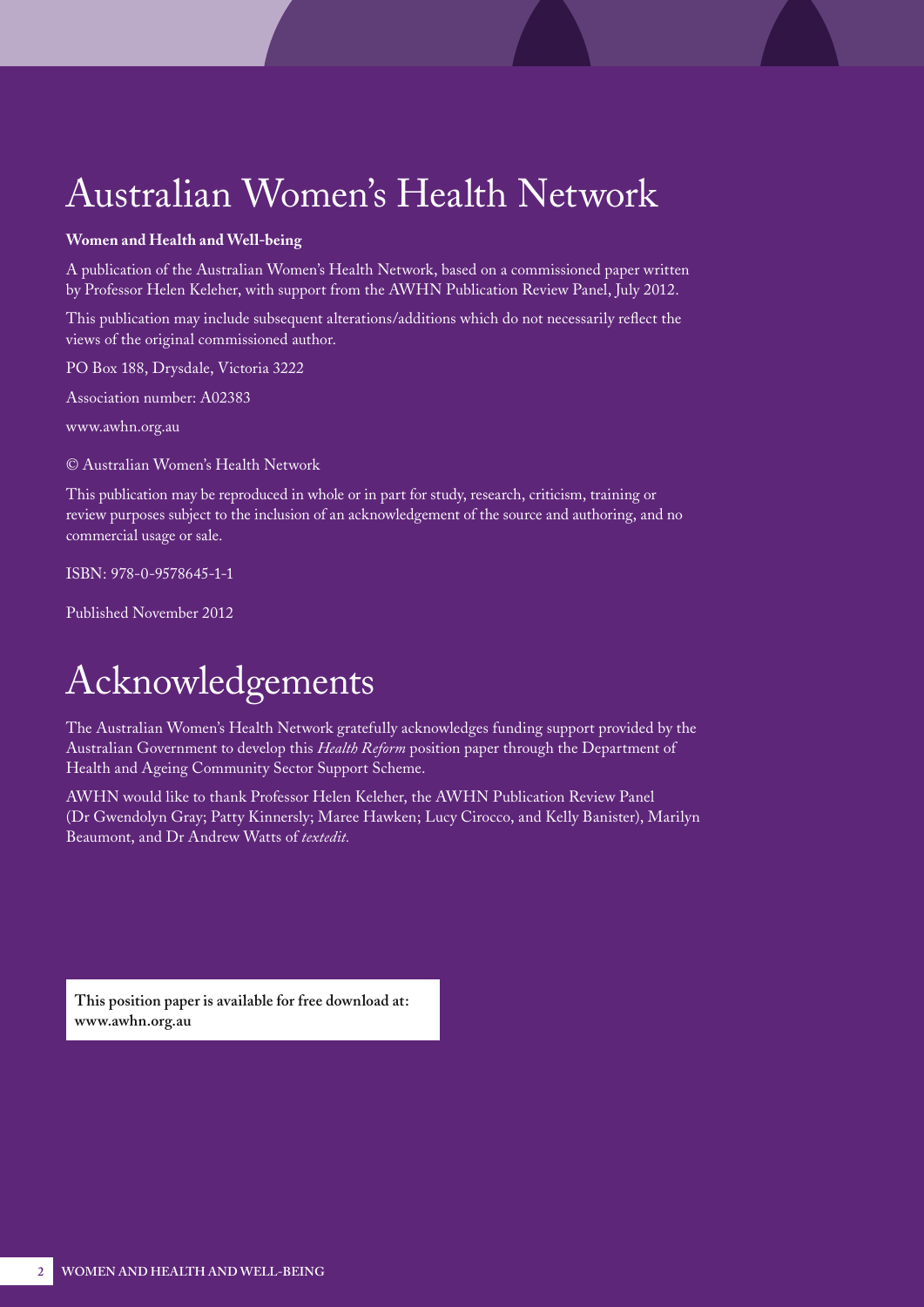*Taking action to improve gender equity in health and to address women's rights to health is one of the most direct and potent ways to reduce health inequities and ensure effective use of health resources (Sen and Ostlin 2007, p. viii).*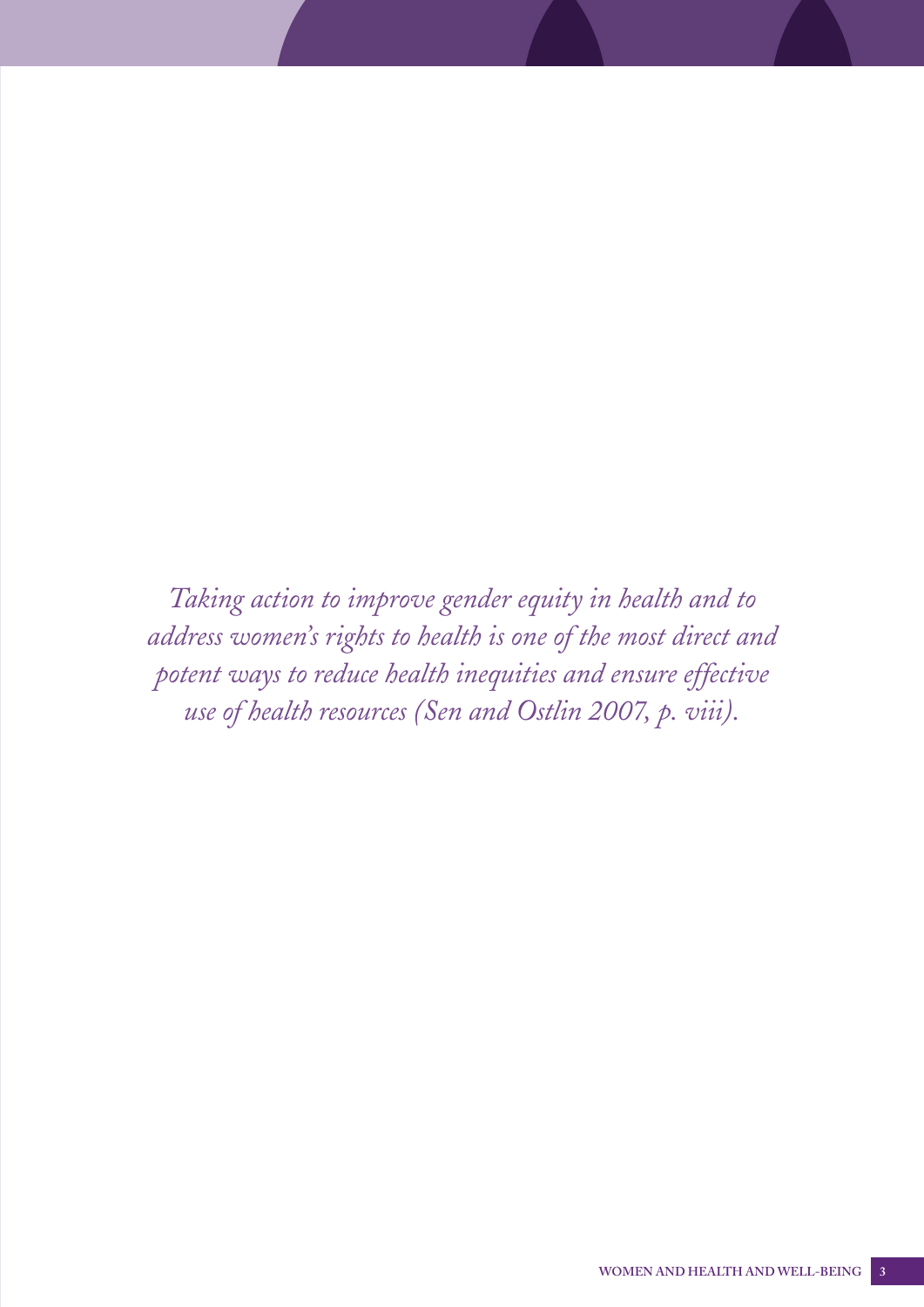# Table of contents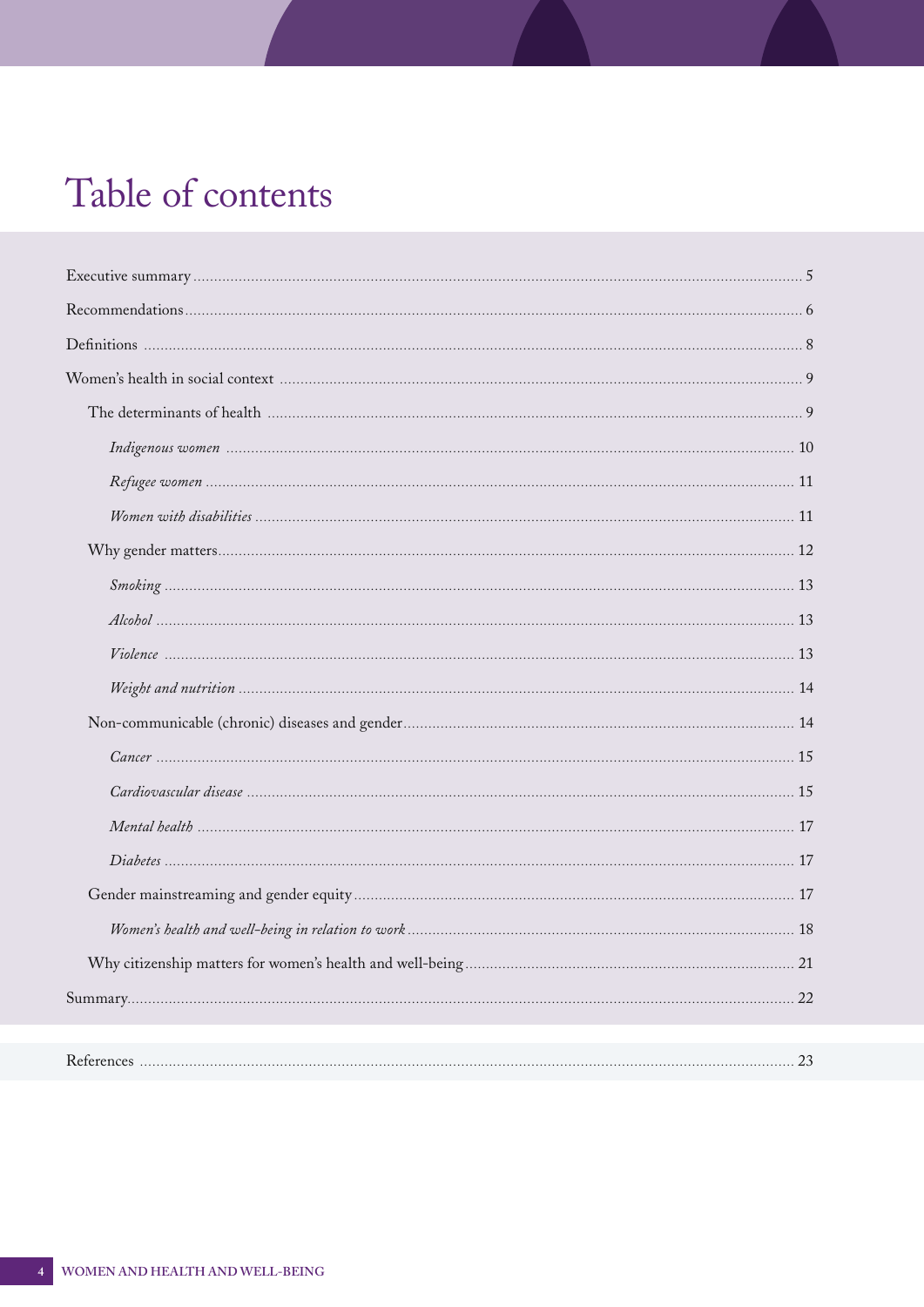## <span id="page-4-0"></span>Executive summary

Women in Australia have fewer financial resources, less wealth and property, and higher family burdens in the dual economies of paid and unpaid work than their male counterparts. They ensure the reproduction, well-being and survival of others, from newborn to old age, but often lack necessary support and financial independence. There are specific groups of women whose health is significantly compromised by their exposure to risk and social experiences. In particular, the poor standard of health of Indigenous women, refugee women and women with disabilities raises concerns about the capacity of health services to meet their needs. This paper considers the means by which Australian health programs and policy can redress these inequities. It further highlights the inequities for women in relation to non-communicable diseases (chronic diseases). The social gradient, the health sector, and gender are key determinants of health equity for women. The health sector in Australia has a responsibility to improve equity; however, prevailing inconsistencies in its understanding of how gender impacts on women's health outcomes currently inhibit effective action.

The paper argues broadly for recognition of a number of principles essential to establishing a firm basis upon which to redress health inequities for women:

- It is impossible to understand women's health outcomes without also understanding the social context of women's lives;
- International human rights and cultural conventions are a powerful mechanism for mobilising action on women's health and well-being;
- Gender power relations impact on social and health outcomes for women;
- The factor of gender accounts for the fundamental differences between women's and men's experience of health issues. As such, improvement of women's health care necessitates affording high priority to gender issues in all aspects of health care;
- In determining health and illness outcomes, health systems have a responsibility to acknowledge the importance of gendered social relations, social factors, and conditions of living;
- Understanding the ways in which gender impacts on chronic health conditions will be enhanced by explicitly mainstreaming gender in the process of informing gender-specific services;
- It is vital to infuse gender analysis, gender sensitive research, women's perspectives, and gender equity goals into policies, projects and institutional ways of working.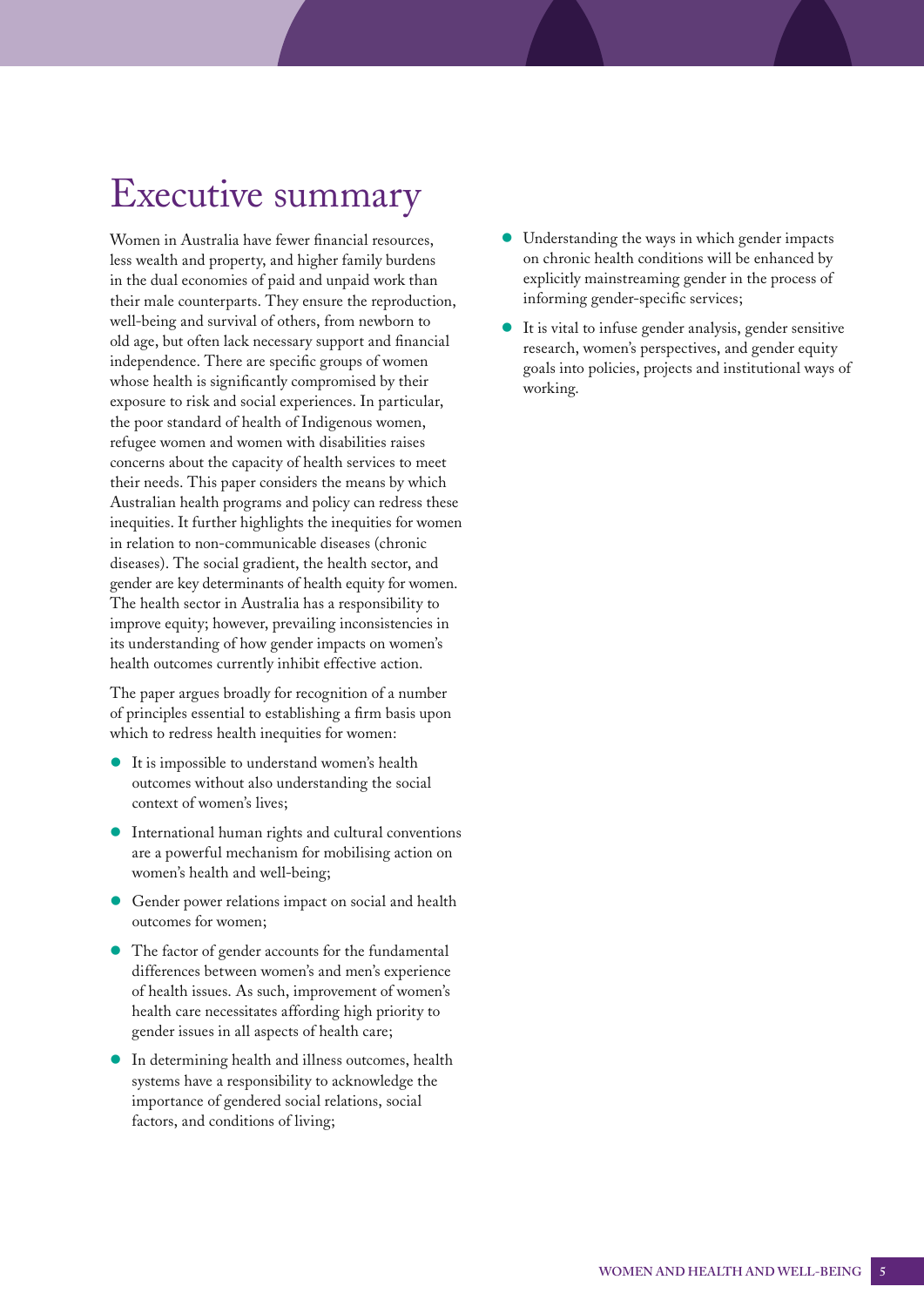# <span id="page-5-0"></span>Recommendations

#### **To improve the health and well-being of Australian women, AWHN recommends that:**

- 1. the Australian National Preventive Health Agency provide leadership to health promotion and preventative health programs in gendering action across the social determinants of health; at the individual level, and both intermediary and structural levels. [\(p.9\)](#page-8-0).
- 2. the Australian Health Ministers' Advisory Council provide leadership on improving health equity through implementation of action promulgating understanding of how gender impacts on health outcomes across population groups and in all policy areas, e.g., through the inclusion of gender equity as a key performance indicator in all policies, programs and funding agreements. ([p.](#page-19-0)20).
- 3. the Australian National Preventive Health Agency Expert Committees on Obesity, Tobacco and Alcohol incorporate into their work comprehensive gender and health analysis. [\(p.13\)](#page-12-0).
- 4. the Commonwealth Government host a forum of key opinion leaders to explore ways to increase investment in Australian analysis of gender and of non-communicable (chronic) diseases, particularly within those population groups that are marginalised and/or socially excluded, and to outline the application of solutions by funded health and preventative health agencies. ([p.14\)](#page-13-0).
- 5. the Commonwealth Government commission the development of a gender and diversity analysis training package, and fund its delivery to those involved in policy development: this will ensure that state and federal government policies reflect gender equity as well as the diversity of the communities they serve. ([p.21](#page-20-0)).
- 6. all Federal, state and territory health policies, whether they concern cancer, heart disease, mental health, or ageing women, be revised—after consultation with women's health and NGOs for information regarding best practice—to incorporate a guide for health practice and programs which ensures that:
- health systems are responsive to women's particular needs;
- » strategies are developed to improve the health status and experiences of all women, but particularly vulnerable and marginalised women;
- there is a commitment to expanding service, workforce and system capacity for gendering of policies and programs;
- there is accountability, whereby outcomes for women are measured and transparent;
- gender mainstreaming is promoted by the health sector in order to embed gender in policies across sectors, e.g., in social inclusion, or disability and employment policies. ([p.17\)](#page-16-0).
- 7. the Commonwealth Government invest in creating healthy workplaces which include a greater workplace health focus on upstream policy and program approaches, thereby ensuring more gender equitable workplaces. ([p.18\)](#page-17-0).
- 8. priority be given to meeting set targets for gender equity in local, state and federal parliaments, and on boards: this is necessary given that the representation of women in politics, positions of leadership, and decision-making in public life, business and industry are critical determinants of the conditions that impact on women's health and well-being. [\(p.](#page-20-0)21).
- 9. the Federal Government explore incentives that reward businesses which actively promote women to executive management levels. ([p.2](#page-20-0)1).
- 10. governments and Industrial Tribunals give priority to addressing the gender pay gap, as highlighted by the Australian Human Rights Commission. [\(p.19](#page-18-0)).
- 11. national, state and territory governments give preference to organisations/businesses that have
	- » gender equity as a goal in the organisations strategic plan
	- a high-level of support and direct top-level policies for gender equality and human rights. [\(p.17\)](#page-16-0).
- 12. a report is commissioned to examine the extent to which the Australian economy relies on women's unpaid labour. [\(p.18\)](#page-17-0).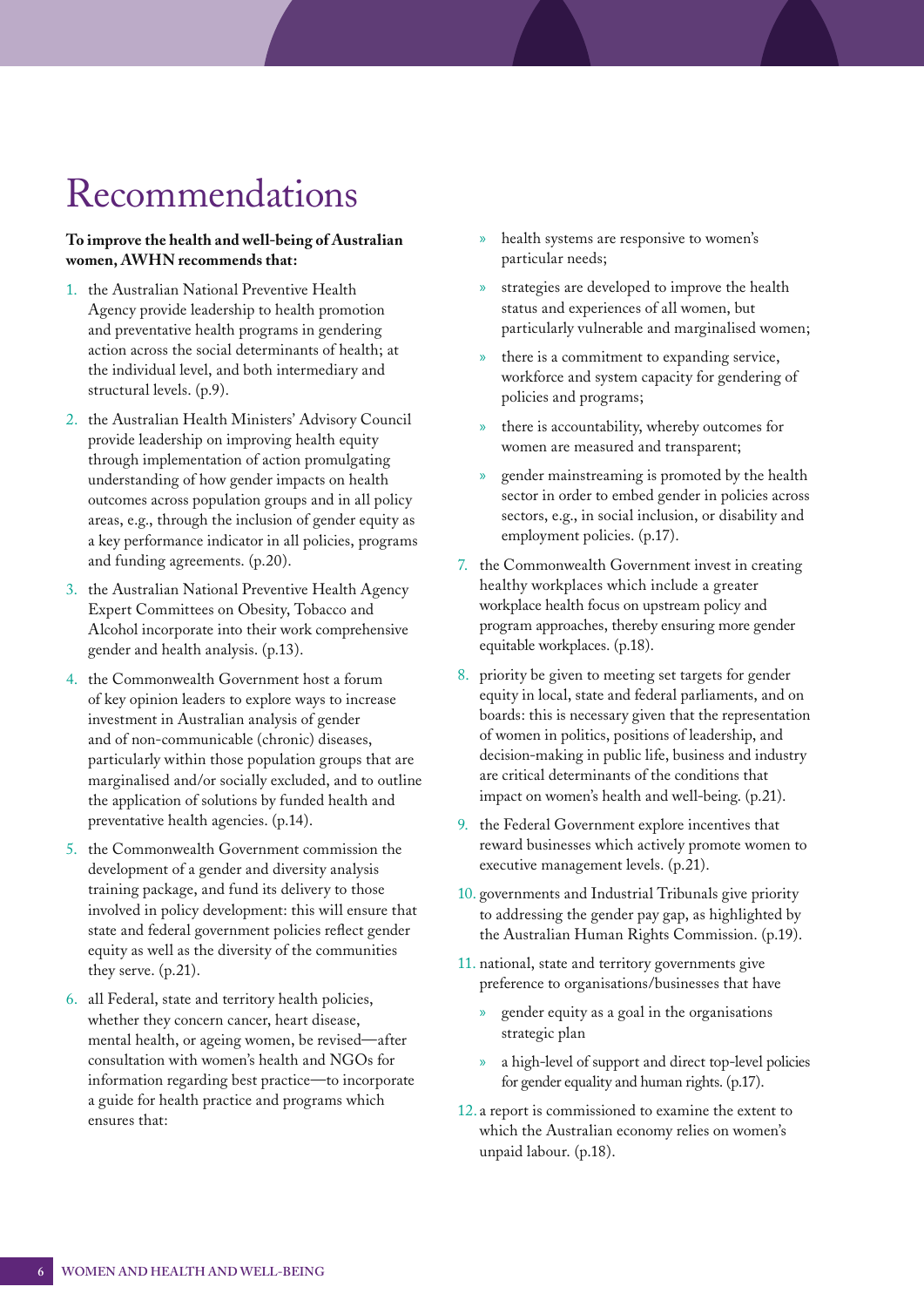- 13. national Health and Medical Research Council research priority be given to the effects on the health of individuals who care privately for disabled, elderly, or chronically ill charges: this is necessary as health system reforms are increasingly shifting the care of sick persons from institutional care to home care, yet the effects on health of caring is underresearched and financial or other support for carers is limited. [\(p.18\)](#page-17-0).
- 14. the Commonwealth Government commission a report into CVD diagnostic and therapeutic procedures to identify gender bias in their application, and to make recommendations for achieving more equitable outcomes. [\(p.15\)](#page-14-0).
- 15. public money should only be provided to public and not-for-profit child-care services that have transparent parent-managed boards, with public agency oversight of services and their placement within communities. [\(p.20\)](#page-19-0).
- 16. the entirety of the *National Plan to Reduce Violence Against Women and Their Children* be implemented and adequately funded at both federal and state levels. [\(p.13\)](#page-12-0).
- 17. a national health strategy for Australia be developed as a priority which addresses the social determinants of sexual and reproductive ill-health: this will improve the sexual and reproductive health of the community. [\(p.12\).](#page-11-0)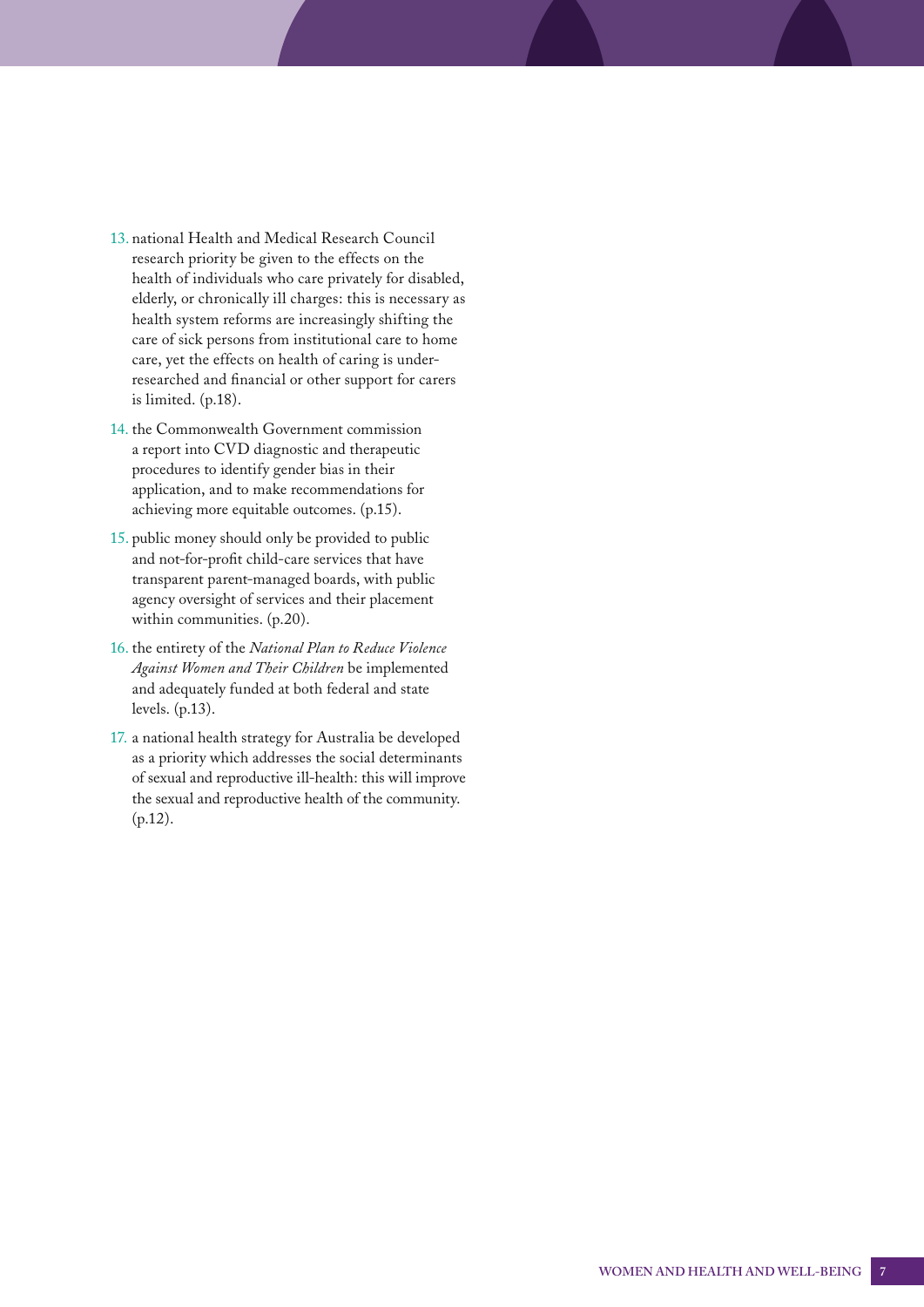# <span id="page-7-0"></span>**Definitions**

#### **Burden of disease / Burden of poor health:**

Disease burden is the impact of a health problem in an area, measured by financial cost, mortality, morbidity, or other indicators. Measures of the burden of disease provide insight into the loss of health and well-being of Australians due to premature mortality, disability and other non-fatal events.

**Cardiovascular diseases (CVD):** Diseases of the heart (cardio) and blood vessels (vascular). The main cardiovascular diseases, and the focus of this report, are coronary heart disease (CHD, including heart attack and angina), stroke, and heart failure.

**Citizenship:** access to the civil, political, economic, social and cultural rights of one's country of nationality. This definition is not without complications because women in many countries are often subject to discriminatory laws that deny them the rights accorded to men (UN 2003).

#### **Non-communicable diseases (NCD):**

Non-communicable diseases, also known as chronic conditions/diseases, are a group of conditions including cardiovascular diseases, cancer, mental health problems, diabetes mellitus, chronic respiratory disease including asthma, chronic kidney disease, and musculoskeletal conditions. These disorders are largely preventable and are linked by common risk factors, underlying determinants, and opportunities for intervention. Most NCDs require long periods of care and treatment.

**Social gradient:** In general, the lower an individual's socioeconomic position, the worse their health; a social gradient in health runs from top to bottom of the socioeconomic spectrum.

**Well-being:** In population health, well-being incorporates measures of self-assessed health status and psychological distress as indicators of overall well-being. Well-being is more broadly connected to citizenship, which is an outcome of human and cultural rights, as well as an outcome of meaningful participation in the social, economic, and political domains of society.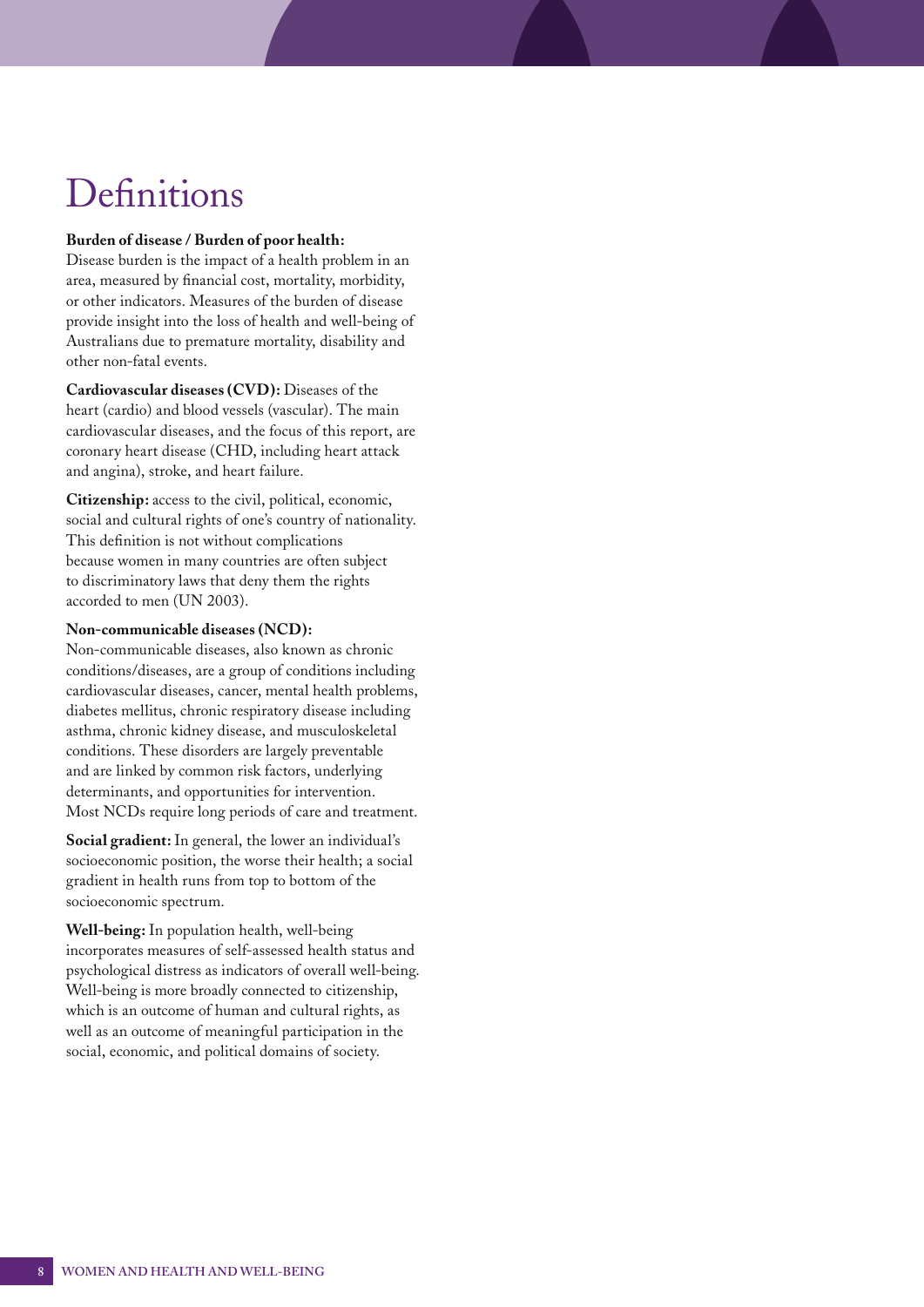## <span id="page-8-0"></span>Women's health in social context

Australian Governments have committed to the United Nations (UN) Beijing Platform for Action (1995), the Convention on the Elimination of all forms of Discrimination Against Women (CEDAW), and the International Covenant on Economic, Social and Cultural Rights (UNHCR 1966). These commitments affirmed women's inalienable rights and fundamental freedoms, including their rights to health, rights to control over their own bodies, and freedom from violence and discrimination. They are intended to guarantee women "the possibility of realizing their full potential in society and shaping their lives in accordance with their own aspirations" (UN 1995, p. 1). These UN instruments provide the global context for action on women's health. They are powerful mechanisms for mobilising action on women's health and well-being, but they need to be consistently applied and implemented.

Health involves emotional, social, physical and spiritual well-being which, in turn, is dependent on the social, economic, political and cultural conditions of communities and wider society. Specific characteristics of these social conditions affect health pathways and translate into health impacts: for this reason, it is impossible to understand women's health without also understanding the social context of women's lives and the determinants of their health.

### **The determinants of health**

The determinants of health are the social, economic and political conditions in which people grow, live, work and age, and the structural drivers of those conditions (Baum, Begin, Houwerling, Taylor 2011). The structures of social hierarchy are fundamental because they produce, reproduce, undermine and threaten health. The determinants of poor health can be changed. Actions for change can be conceptualised at three broad levels: individual, intermediary and structural levels (Keleher and MacDougall 2011), as illustrated below.

### **LEVELS OF DETERMINANTS THAT AFFECT HEALTH OUTCOMES**

#### **Individual level:**

lifestyle factors, particularly diet, physical activity, smoking, alcohol, drugs, genetics, social connection, freedom from violence and discrimination, and access to income, opportunities for social participation and citizenship.

#### **Intermediary factors:**

social and community factors, including the influence of neighbourhoods, criminal incidents, unemployment levels, discrimination and racism, social exclusion and cultural influences; living and working conditions including educational attainment, access to health services, housing, employment conditions, unemployment, sanitation, air and water quality.

#### **Structural factors:**

general socio-economic factors impacting on health and well-being, including levels of poverty and wealth, how income is distributed, i.e., the social gradient, cultural richness, educational opportunities, legal and political environments, policies, and infrastructure (Keleher & MacDougall 2011, p. 35).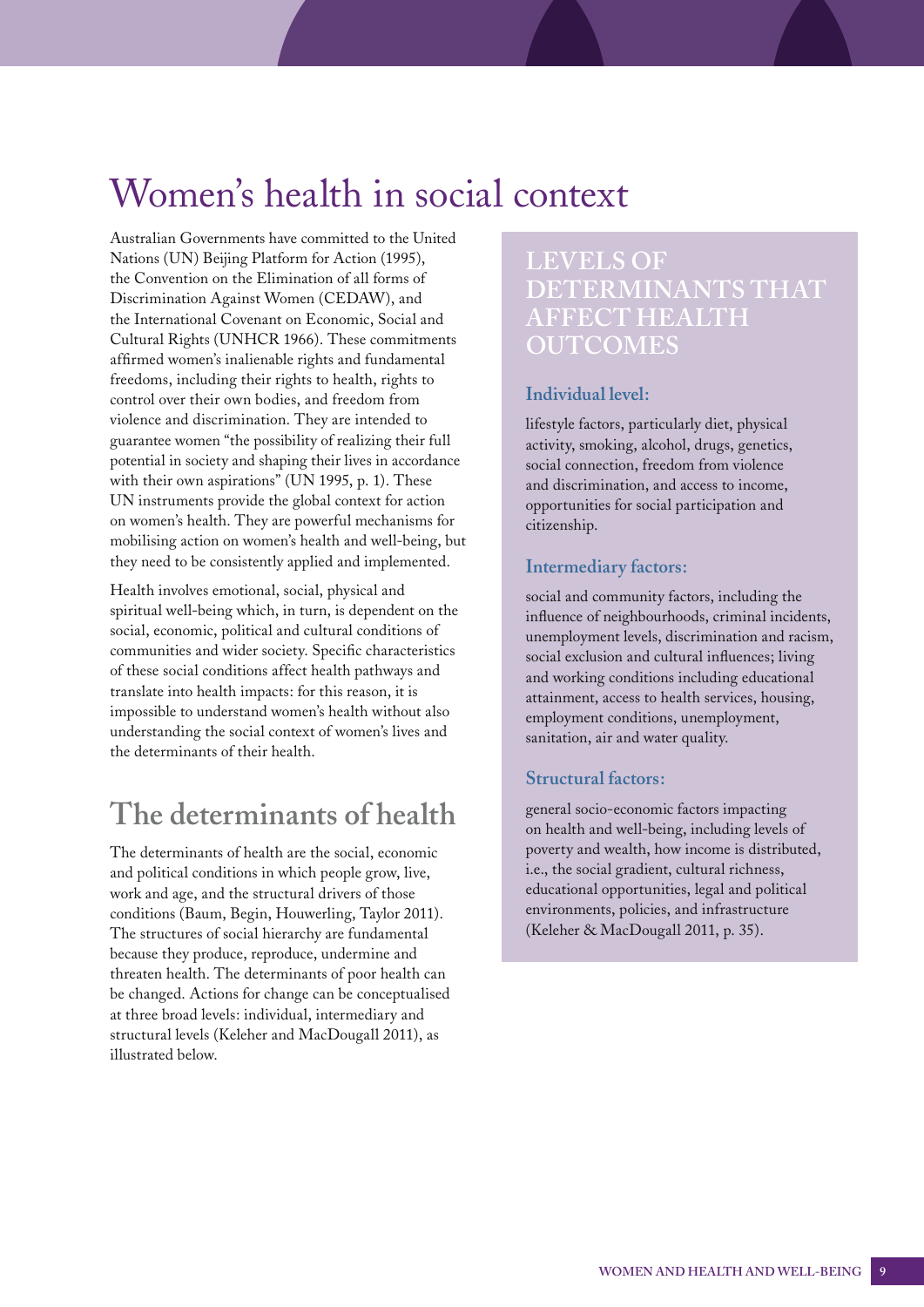<span id="page-9-0"></span>The WHO Commission on the Social Determinants of Health (Irwin and Scali 2007; CSDH 2008) and Dahlgren and Whitehead (1991) have provided useful models/ frameworks for making sense of the levels and the range of determinants and their inter-relationships. The range of determinants are recognised by leading agencies (e.g. WHO 2012; Public Health Agency of Canada 2012) as:

- the social gradient;
- early years of life/childhood;
- environments for health, including healthy living conditions, i.e., access to food, water and sanitation;
- education and literacy;
- employment, unemployment and working conditions;
- stress:
- gender;
- social support;
- social exclusion;
- age, sex and heredity factors;
- culture, racism & discrimination;
- accessible, appropriate health care;
- affordable, accessible transport.

The social gradient is well-established in relation to health and well-being (Kaplan et al 1996; Turrell et al 2006; Marmot and Wilkinson 2003; Wilkinson and Picket 2008) and in relation to specific conditions (Brunner, Marmot et al 1997; Heeley et al 2011). Low educational attainment is a long-established marker of low socioeconomic status that has consistently been associated with an increased risk of cardiovascular morbidity and mortality in men, and even more strongly in women (Heller et al 1984), particularly women with disabilities (Salthouse 2005) and women who are sole parents (AIHW 2010a). Women in low status jobs, who also report feeling that they have low control at home and over life circumstances, have an increased risk of depression (Marmot 2001). Australian data shows a clear social gradient in the prevalence of obesity and diabetes among adult women, and similar trends in tobacco use and risk for alcohol misuse (Friel 2009). Generally, however, there is a lack of gendered analysis of the various determinants and their impact on the health of all Australians.

Both gender and the health sector itself are vital determinants of health and therefore, are keys to improving health equity (Baum, Begin, Houwerling, Taylor 2011; CSDH 2008). However, the health sector in Australia exhibits neither a cohesive nor a proficient understanding of how gender impacts on health outcomes (Keleher 2012). The National Health Priority Areas are remarkable in their lack of gender analysis. Some states are able to refer to women's health policies that recognise the determinants of health and the actions that need to be taken to change the determinants that impact negatively on women's lives. Generally, however, health policies fail to demonstrate a sound understanding of how gender and other social determinants are related to health outcomes, particularly for key groups of women. Among women there are groups whose health is of concern: those marginalised by poverty, culture, and discrimination because of race, disability, illness or social stereotyping and difference, work and employment status, experiences of violence, and citizenship. The women most marginalised are Indigenous women; women with disabilities; women living in poverty; refugee and migrant women; women whose work is insecure, marginalised, under-paid or invisible (Keleher 2008, p. 336).

#### **Indigenous women**

Indigenous women live on average 17–20 years less than other Australian women. The Indigenous female population is much younger overall than the non-Indigenous female population. Access to formal education tends to be lower for Indigenous women living in rural and remote areas. Indigenous women experience more economic hardship than non-Indigenous women and reduced participation in the mainstream workforce (Burns, Maling, Thomson 2010).

Cardiovascular disease is the leading cause of death for Indigenous females, with almost three times the number of deaths than for non-Indigenous females, followed by deaths from neoplasms (mainly cancers), external causes, diabetes, and respiratory diseases. Indigenous women have more babies, who on average are smaller at birth. The maternal mortality ratio for Indigenous women in 2003–05 (the most recent period for which detailed data are available) was 21.5 deaths per 100,000 confinements, almost three times higher than the ratio of 7.9 per 100,000 for non-Indigenous women.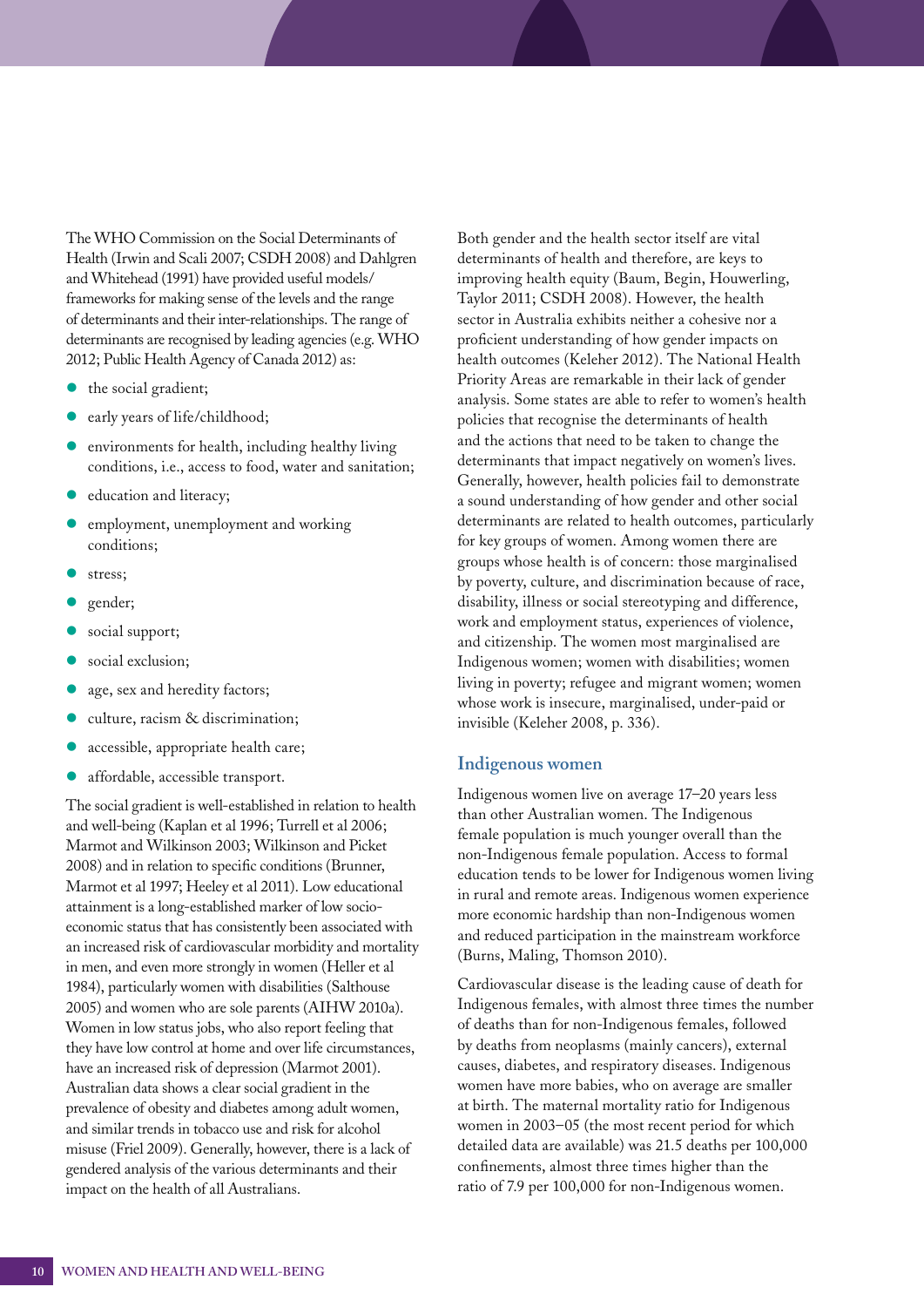<span id="page-10-0"></span>Indigenous women have 2.3 times the standardised rate of hospital admissions than non-Indigenous women, with higher rates attributed to assault, renal dialysis, childbirth-related issues, respiratory disease, digestive disease, and injury/poisoning. Hospitalisation rates for assaults from family violence were 35 times more common for Indigenous females living in Qld, WA, SA and NT in 2003–04 (the most recent data available) than for their non-Indigenous counterparts (FaHSCIA 2009), and 50% of hospitalisations for assault were a consequence of family violence. Hospitalisation rates for family violence-related assaults were highest among women aged 25–34 years. In 2009, the overall rate of imprisonment for Indigenous females was 360 per 100,000 of population, compared with 18 per 100,000 for non-Indigenous females (Burns, Maling, Thomson 2010). Incarceration is strongly linked to Indigenous women's experiences of family violence, rates of which are estimated to be about five times that of non-Indigenous women (Bartels 2010).

#### **Refugee women**

Afghan and Sub-Saharan (Eritrea, Ethiopia and the Sudan) refugees make up the largest refugee groups in the world (UNHCR, 2009). One in four refugees arriving in Australia has experienced torture or severe human rights violations, enduring harsh and lengthy periods of displacement before being accepted for settlement (Rintoul 2010). Almost three in four have been exposed to traumatic events such as forced experiences, such as being subjected to rape and other forms of torture or being forced to witness such violent attacks, and have lost or been separated from family members in violent circumstances.

Refugee women face unique problems adjusting to life in Australia. Many refugee women and their families are being resettled in Australia under the Women at Risk program because of their experiences of traumas and dislocation. The program is aimed at assisting women who are raising children and whose spouses have been killed or have gone missing, and who therefore cannot depend on the protection of a male relative. They have multiple complex health problems, including chronic diseases; reproductive health issues; blood disorders such as anaemia; the physical and mental health consequences of rape and sexual assault; depression; anxiety and grief, all of

which require gender-sensitive and culturally specific health system responses (Costa 2007). Refugee women are at greater risk of mental health disorders than the general population, exacerbated by unemployment, lack of English language skills, access to appropriate housing, and discrimination, which creates a sense of hopelessness, low self-esteem, and despair (Costa & Williams, 2002; Gilmore, 2002; DoH 2009). Mental health problems are not resolved by resettlement which, in itself, can be a highly stressful process (Gerritsen, Bramsen et al 2006; Omeri, Lennings et al 2006). Grief is ongoing and associated not only with the loss of family through death and dispersal, but also with the loss of country and a particular way of life (Sampson and Gifford 2010; Rintoul 2010). Refugee women seek to establish identity, belonging and citizenship in their new 'place', all of which are linked to health and well-being, but the challenges are many. The evidence regarding problems of refugees and asylum seekers in Australia is thin due to the lack of research being funded (RACGP 2010).

#### **Women with disabilities**

Women with disabilities experience high rates of poverty, are over-represented in institutional care, and experience difficulties in accessing health system services (Salthouse 2005). Women with disabilities face multiple types of discrimination and are often more disadvantaged than men with disabilities in similar circumstances. Women with disabilities are often denied equal enjoyment of their human rights, in particular by virtue of the lesser status ascribed to them by tradition and custom, or as a result of overt or covert discrimination (UN CESCR 2005). "Women with disabilities are often information poor with regard to health, particularly in relation to issues such as: managing menstruation, contraception, exploitative relationships, violence, sexually transmitted diseases, sexual assault, menopause, late onset incontinence, osteoporosis, sexuality, reproductive health, selfmanagement, fatigue, increased dependency, and parenting" (Salthouse 2005, citing Temby 1996 and Cooper & Temby 1995).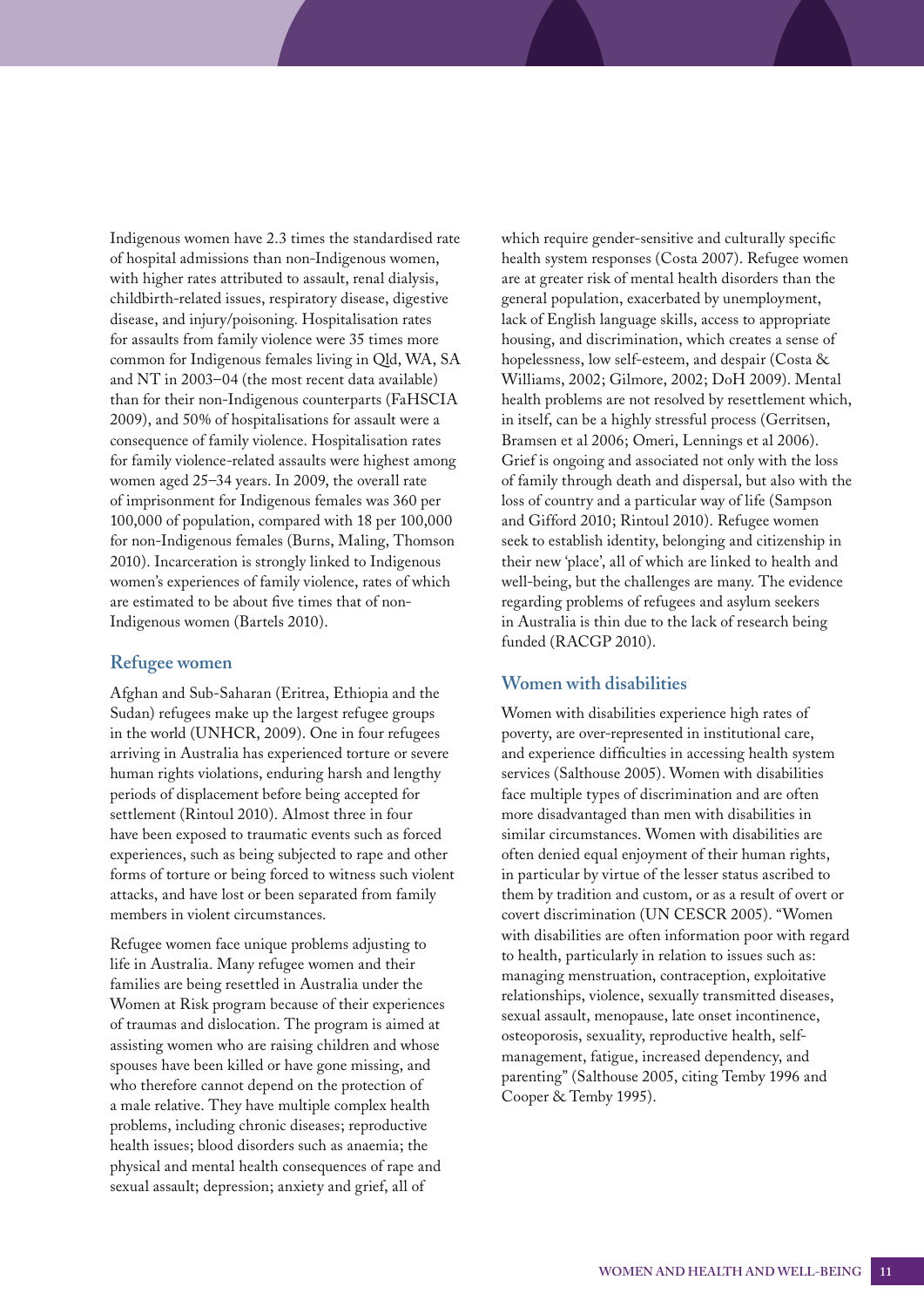### <span id="page-11-0"></span>**Why gender matters**

Gender is a system of power relations that permeates the structures, processes and practices of all aspects of life, in the domestic and public spheres, in work, workplaces and employment. Gender shapes the character of institutions and their functions (Doyal 1995; Acker 2006), which demonstrates the need to continually advocate for reforms such as equal pay, increasing the number of women on boards and government committees, and the enactment of laws to protect women from violence. Gender is a key determinant of women's health (Sen and Ostlin 2007; CSDH 2008).

Gender is about social experiences and social relations between men and women. Such relations affect health outcomes: as such, gender refers to interrelated biological, psychological and social dimensions of difference and experience:

- z *Biological sex* differences include the better infant survival rates of females, and women's longer life expectancy. By these measures women appear to exhibit biological advantages over men. However, Doyal (1995) reminds us that biological advantages which contribute to women's longer life expectancy in no way compensate for the social disadvantages they experience.
- *Psychological* gender differences and experiences include health practices, coping skills and selfconcepts, and the psychological differences between women and men. Women and men have different experiences of health services, programs, interventions and the provision of health care, as well as the uptake of health services, e.g., patterns of use of general practitioners. Personal health practices differ, along with the uptake of health messages.
- *Social* experience is about socially determined differences and experiences. Gendered social relationships and norms are powerful, pervasive, and deeply embedded in social structures. Gendered norms that affect women's health include sex role stereotyping, sexism, and discriminatory attitudes that specifically deny opportunities, privileges, or rewards to women because of their sex. Perhaps the single most important aspect of gender is that it is reflected across the social, economic, cultural and political aspects of women's social experience. In other words, gender and health inequities are fundamentally entwined (Krieger 2000).

Gendered social practices are produced and replicated through interactions in workplaces and wider society. When women are demeaned at work, in their homes, or in social situations, gendered social practices are operating to keep women in subordination. Efforts to change those social practices are frequently met with resistance and ridicule which, in turn, produce and reproduce conditions that create unequal conditions or working relationships for women.

When gender is used in reports and data, it is more likely to be used selectively rather than comprehensively (Keleher 2012). Such selectivity frequently considers biological or psychological differences to the exclusion of gender differences. This occurs when indicators are developed using data that is disaggregated by sex, age and socio-economic and ethnic groups in isolation from social experience.

When gender is used comprehensively, there is recognition of the social experiences of women and how these experiences create pathways to poor health. Indicators guide the collection of data that address gender gaps and inequalities shaped by experiences, including stereotypes; social position/social status; societal expectations; discriminations; power relationships; social and sexual norms; and social, cultural and economic environments that shape women's experience and opportunities.

Comprehensive use and understanding of gender health analysis incorporates analysis of social impacts; differences based on social experience; discrimination and its impact; and the means by which inequities are reflected in health issues (Krieger 2000), such as mental health, violence against women, and chronic diseases. Health systems have a responsibility to adopt a comprehensive approach to gendered concepts, rather than employing selective and narrow understandings. Strategies to advance women's health require continual attention. Women comprise the majority of health consumers, the majority of health service providers, and the majority of carers and managers of family health (AWHN 2007). Women in the formal and informal sectors also maintain many roles in the health of communities. Women are the shock absorbers of social and health systems when reforms are implemented in labour markets, welfare budgets and systems, and health systems (Sen and Ostlin 2007; AWHN 2012).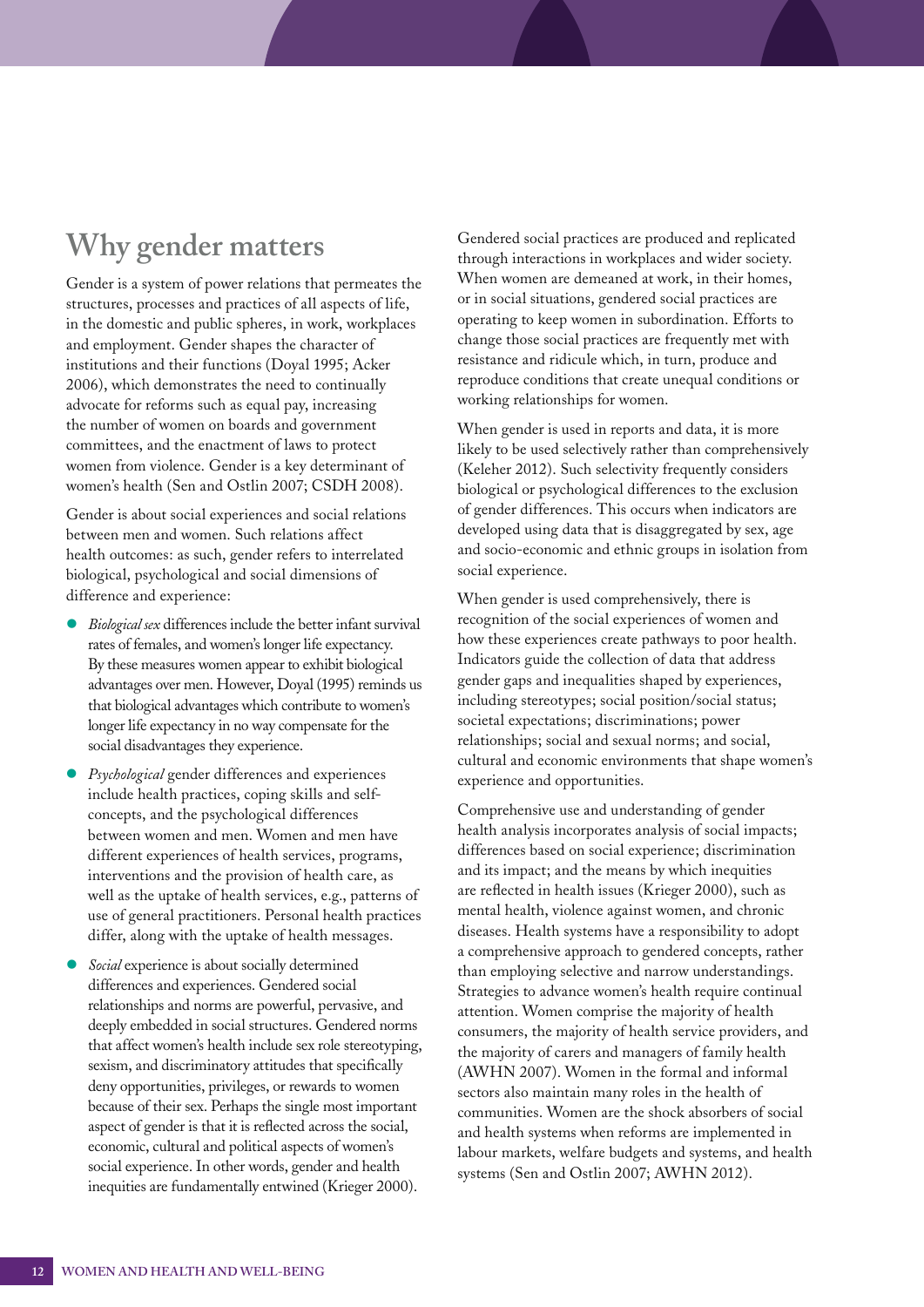<span id="page-12-0"></span>Broadly, there are five areas in which gendered interventions can influence the determinants of health to produce more equitable health outcomes:

- the values, norms, practices and behaviours across society which are discriminatory towards women;
- the effect on women and men of differential exposures and vulnerabilities to disease, disability and injuries;
- gender analysis in health systems and policy that reveals differential effects of caring between men and women;
- gender in health research; and
- the legal frameworks and social norms that determine women's opportunities to participate equally in the paid economy, and to access needed services that are essential to quality of life.

Addressing these areas is necessary for improvements to women's health and well-being, but inaction will have serious economic, health and social consequences for girls and boys, for women and men, and for their families and communities (Sen and Ostlin 2007).

Women's health in Australia may appear to be paradoxical whereby women, on average, live longer than men, but have poorer health across their lifespan and significantly less access to income throughout their lifetime. Life expectancy is increasing for both women and men as effective treatment options are developed for previously life-limiting illnesses. However, when examined from a women's health perspective, there remain issues of concern. Major risk factors for poor health include smoking, alcohol, violence against women, weight and nutrition; all of which have a causal relationship with poverty. The following section applies a gendered lens to these risk factors.

#### **Smoking**

Rates of smoking by women and girls are only marginally behind those of men and boys (Cancer Council NSW 2012). Of lone parents who are smokers, 46% are women (Scollo et al 2008), which is consistent with global and Australian data that regular smoking rates are highest among those with low socioeconomic status (Cancer Council Victoria 2008). Most concerning is that close to 50% of Aboriginal and Torres Strait islander women and men are smokers.

#### **Alcohol**

For Australian women, the social and personal consequences of drinking are among the worst in the world: Australian women are more likely to suffer social consequences such as harmful effects on work and family relationships than women elsewhere (Graham, Bernards, Knibbe 2011). Young people and women are at greatest risk of harm from others' misuse of alcohol. In Australia every year, 24,000 women are victims of alcohol-related domestic violence assaults, and 20,000 children are victims of alcohol-related child abuse (Laslett, Catalano et al 2010).

#### **Violence**

*The term violence against women means any act of gender-based violence that results in, or is likely to result in, physical, sexual or psychological harm or suffering to women, including threats of such acts, coercion or arbitrary deprivation of liberty, whether occurring in public or private life (United Nations 1993).*

Domestic violence and sexual assault are the most pervasive forms of violence experienced by women in Australia (FaCHSIA 2009). Violence against women causes 9.4% of poor health among women and is the leading contributor to death, physical injury and mental health disorders among women 15–44 years of age (VicHealth 2004). Violence and abuse cut across lines of income, class and culture (Commonwealth Secretariat 2000), with long-term effects on women's mental health. Indigenous women and girls are 35 times more likely to be hospitalised due to family violencerelated assaults than other Australian women and girls (FaCHSIA 2009). There are enormous economic costs of violence. Domestic violence and sexual assault perpetrated against women costs the nation \$13.6 billion each year, and by 2021 the figure is likely to rise to \$15.6 billion if extra steps are not taken (FaCHSIA 2009). The National Plan recognises that some groups of women experiencing violence will have limited access to services, or have specific needs that are not met by current levels of service provision (FaCHSIA 2009).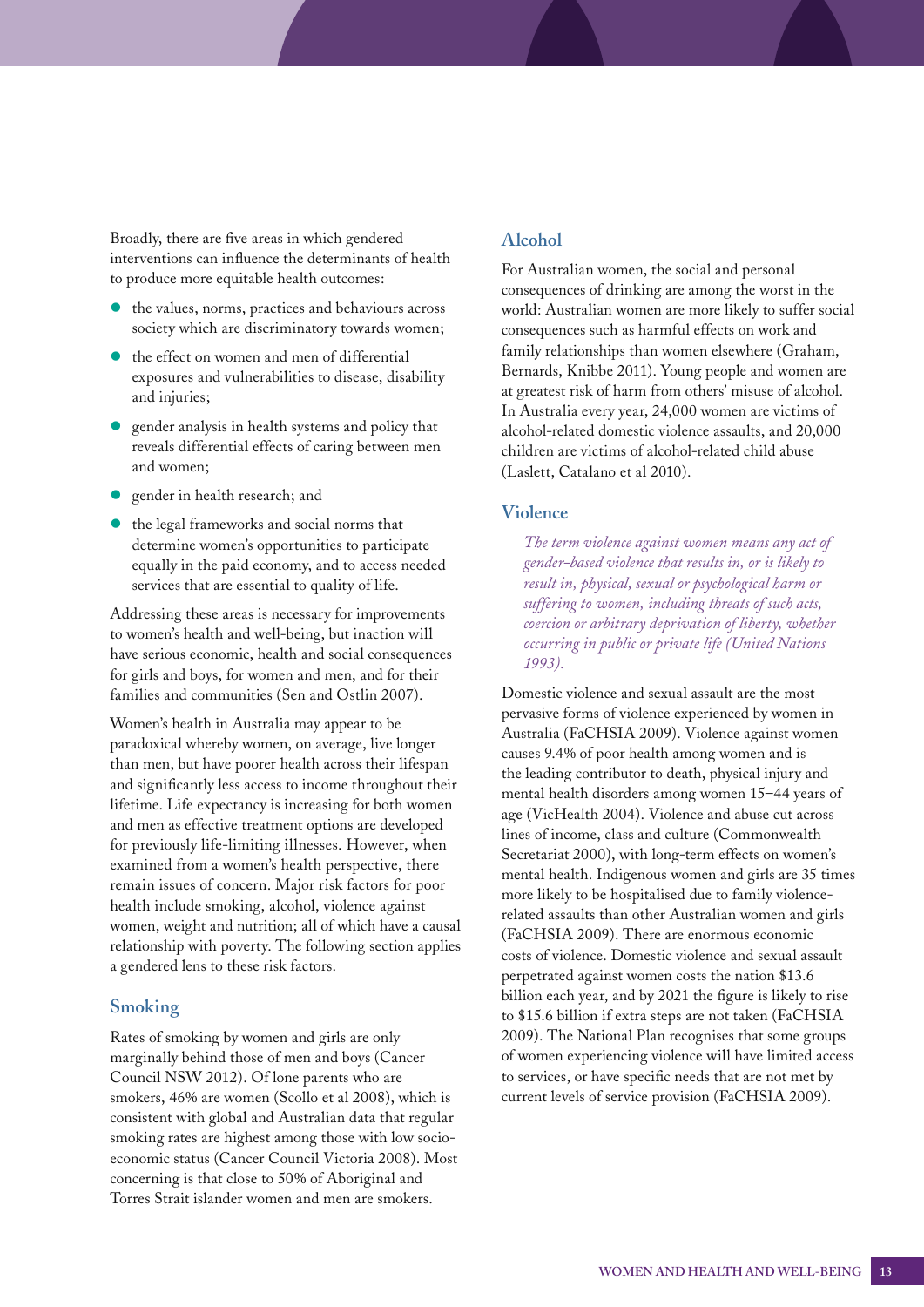#### <span id="page-13-0"></span>**Weight and nutrition**

Excess body weight tends to be more prevalent among people further down the social and economic scale. Analysis of the AusDiab 1999–2000 data shows a clear social gradient in the prevalence of obesity among adult women (Friel 2009). The most disadvantaged socioeconomic groups have double the rate of obesity of the highest socio-economic group. Young women are more prone to obesity than other age groups. The proportion of total disease burden for females attributed to being overweight is 4.3% (males 4.4%) (RACGP 2006).

### **Non-communicable (chronic) diseases and gender**

Non-communicable diseases (or chronic diseases) are closely related to the conditions under which people live; in other words, the lifestyles of people influence their health and quality of life (WHO 2008). The primary chronic diseases include cardiovascular disease, cancer, mental health, diabetes mellitus, chronic respiratory disease including asthma, chronic kidney disease, and musculoskeletal conditions. They are linked to common risk factors: tobacco use, alcohol abuse, unhealthy diet, physical inactivity, and environmental carcinogens. World Health Organisation (WHO) research shows that these risk factors have economic, social, gender, political, behavioural and environmental determinants. Moreover, the WHO and the UN have called for countries to include gender and other differences between population groups in their research and prevention strategies:

*Countries need to establish new, or strengthen existing, policies and plans for the prevention and control of non-communicable diseases as an integral part of their national health policy and broader development frameworks … with special attention given to dealing with gender, ethnic, and socio-economic inequalities together with the needs of persons with disabilities … Emphasis will be laid on diseases that affect women in particular, in order to promote women's health and gender equity … (WHO 2008, p. 15).*

The incidence, prevalence and experience of NCDs conform to a social gradient. Globally, biological difference, gender roles, socio-economic position, and social marginalisation expose women and men to different NCD risks, dictating whether people can modify their NCD risk behaviours, and determining the success of NCD interventions (PAHO n.d.). Women's equality and empowerment is one of the effective means of addressing the root causes of NCDs. NATSEM (2012) has found that as well as relieving suffering, addressing inequity has the potential to save millions of dollars in health system and welfare costs:

*Those who are most socio-economically disadvantaged are twice as likely to have a long-term health condition than those who are the least disadvantaged. The cost of government inaction on the social determinants of health leading to health inequalities for the most disadvantaged Australians of working age is substantial. If there were no inequity in the proportions in good health or who were free from long-term health conditions, then an estimated 370,000–400,000 additional disadvantaged Australians in the 25–64 year age group would see their health as being good and some 405,000 to 500,000 additional individuals would be free from chronic illness (NATSEM 2012 p.*   $ix$ ).

In other words, the people with the greatest social and economic disadvantage have the poorest levels of health. As people are positioned further down the socio-economic ladder their risk of shorter lives and higher levels of disease risk factors increases (AIHW 2010a; Friel 2010; Diabetes Australia 2012). In contrast to the level of need, "socioeconomically advantaged women are more likely to use specialist medical, allied health, alternative health and dental services than less advantaged women. Thisis of particular concern when trying to prevent and treat chronic disease … where optimal care requires use of multidisciplinary services" (Friel 2010). Given that women have higher rates of chronic disease than men and live for longer with those diseases, that there are gender differences in both diagnosis and treatment, and that a greater proportion of women live in social and economic disadvantage, the social gradient in health is undoubtedly gendered.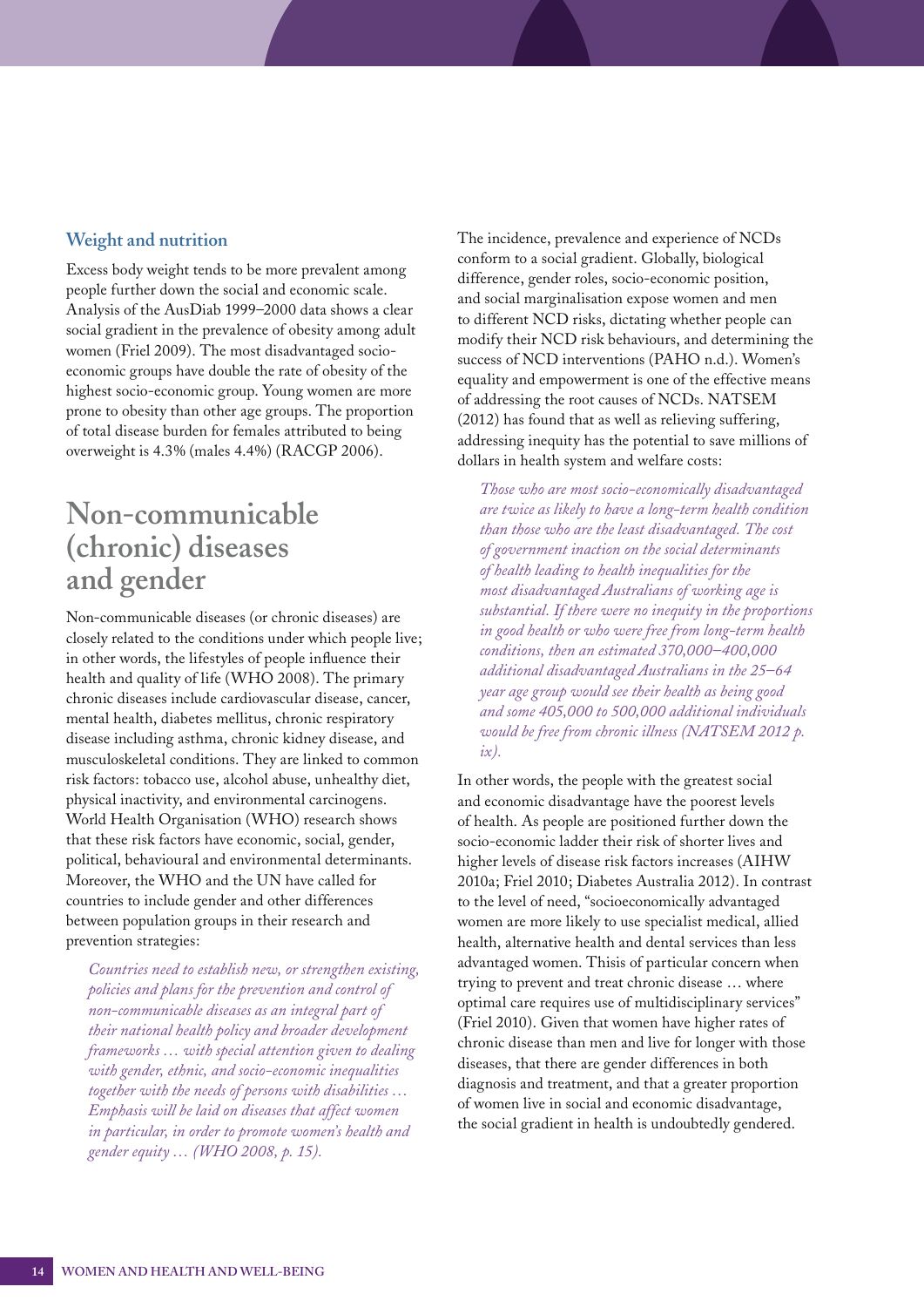<span id="page-14-0"></span>That said, little is known about the impact of NCDs on Aboriginal women or how they manage the burden of NCDs in their families, although it is known that Aboriginal people, who have experienced total social disruption of their way of life, marginalisation and social exclusion, suffer the highest rates of NCDs in Australia.

While it is understood that managing gender influences and living conditions are key to decreasing the burden of NCDs, particularly CVD and Type 2 diabetes, there is a lack of Australian analysis of gender and NCDs across population groups such as women with disabilities, women from culturally and linguistically diverse backgrounds, rural women, and same sex attracted women. Social, rather than physiological factors determine NCD patterns. Therefore, gender-sensitive and culturally appropriate approaches are required for both prevention of chronic diseases and effective self-management that allows women to reach optimum good health. The NCDs reviewed here have distinctly gendered dimensions which are highlighted to illustrate why gender analysis matters.

#### **Cancer**

Since 2006, lung cancer has overtaken breast cancer as the leading cause of cancer death in women (Cancer Council Victoria 2010), a direct outcome of the increased rate of women smoking since the 1970s (AIHW 2010b); Lung cancer is the only common cancer among women for which mortality rates are increasing rather than decreasing (Cancer Council Victoria 2010; AIHW 2012). Unlike the decreasing trends in lung cancer for men, trends in the agestandardised rate of lung cancer for females has been increasing since 1982, and is expected to continue to increase slowly by 0.4 cases per annum (AIHW 2012). The largest increase in rates is expected in females aged 85 and over, increasing from 156 cases per 100,000 females in 2007 to an estimated 214 cases per 100,000 in 2020; large increases are also expected in females aged 65–84 years (AIHW 2012, p. 52). Smoking is the single biggest risk factor for lung cancer.

Breast cancer is the most commonly diagnosed cancer among women, at a rate approximately double that of bowel cancer (AIHW 2010b). Active smoking is associated with an increase in breast cancer risk among postmenopausal women (Luo, Margolis, Wactawski-Wende 2011); smoking, alcohol, obesity and diabetes are the greatest risk factors for bowel cancer (Snowden 2009) and pancreatic cancer, in which 20% of cases in Australian women over 35 are also linked to smoking (Cancer Council Victoria 2010).

#### **Cardiovascular disease (CVD)**

The main cardiovascular diseases are coronary heart disease (CHD), including heart attack, angina, stroke, and heart failure. Women are four times more likely to die of heart disease than breast cancer. In 2008, heart disease claimed the lives of 11,221 Australian women, while 2,774 died of breast cancer (Heart Foundation 2011). While heart disease is the overall leading cause of death in women, it is not as relevant among younger age groups, with cancer the highest killer of women aged 25–64 years old. Heart failure is the leading cause of death in the oldest female age group, particularly in women aged over 65 years. Depression is a significant co-morbid factor for women with CVD.

While CVD has strong familial pathways, much of the CVD burden can be explained by known modifiable risk factors. Most Australian women (more than 90%) have at least one modifiable risk factor for CVD and half of all women have two or three risk factors which include smoking, diabetes, lack of exercise, psychosocial distress, poor diet, being overweight, and not taking antihypertensive drugs and/or taking cholesterol lowering drugs (Mitchell 2011). Many of these risk factors are very common among Australian women: the vast majority consume inadequate amounts of fruit and/or vegetables, three-quarters are physically inactive, more than half are overweight or obese, and almost half have high blood cholesterol. Many of these risk factors are already common among females as young as 35–44 years: it is more common for females to be overweight or obese than to have a healthy weight; and one in five of those aged 20–29 years smoke daily (Heart Foundation 2011).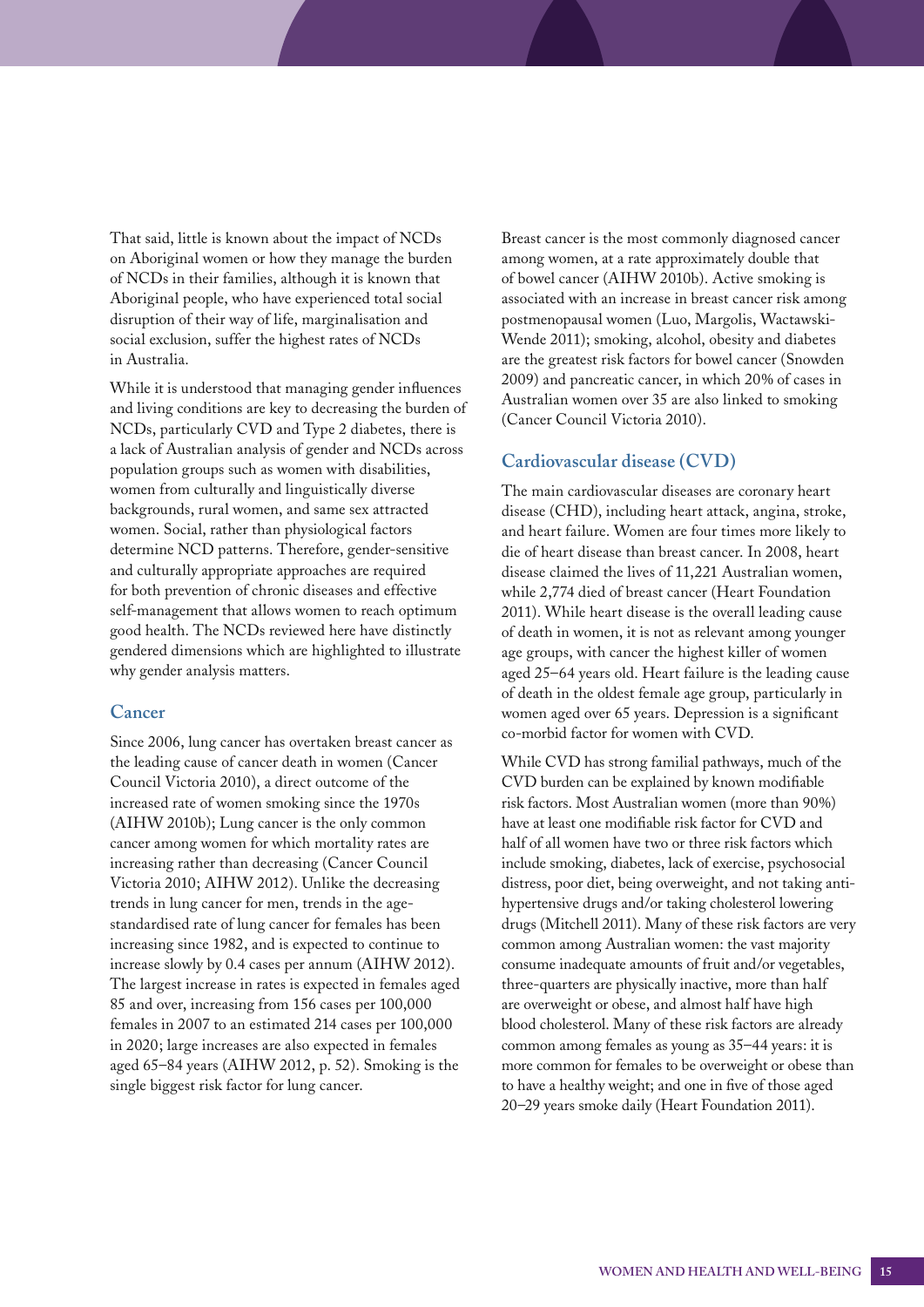High-risk groups for CVD are Aboriginal and Torres Strait Islander men and women, culturally and linguistically diverse populations, women with comorbidities such as diabetes, and older women living with a disability. Social isolation, depression and marginalisation are all predictors of CVD. Smoking is a key common risk factor across all high-risk groups. The social determinants of CVD in women are highlighted in the adjacent column.

### **SOCIAL DETERMINANTS OF CVD IN WOMEN**

The Australian Institute of Health and Welfare has found that many important diagnostic and therapeutic procedures for CVD tend to be less common among [Australian] women than men. Key findings from this evidence indicates that heart disease in women is largely being undiagnosed, under-managed and underreported, with a poorer prognosis, greater likelihood of disability and higher rates of illness and death compared with men. Social determinants such as socioeconomic status, cultural background, health literacy, and rurality also adversely impact on cardiovascular health in women. Women view heart disease of low personal relevance, as an easily fixable condition, and have limited understanding of the clinical risk factors. In addition, changing social norms about body shape and eating patterns indicate women are more likely to view themselves as healthy even if they are overweight or have other risk factors, meaning they are less likely to respond to prompts to improve their heart health (Heart Foundation 2011, p. 9).

Gender differences for women in CVD include:

- Higher levels of hypertension
- Higher levels of renal dysfunction (a major factor in CVD)
- Lower rates of recommended therapies for acute coronary care on hospital discharge (Heart Foundation 2011, p. 9).
- $\bullet$  In 2006–07, women hospitalised with relevant cardiovascular diagnoses were less likely than men: to have coronary angiography or echocardiography; to undergo carotid endarterectomy; to receive coronary artery bypass grafting or percutaneous coronary interventions; or to have a heart defibrillator implanted (AIHW 2010a, p. x).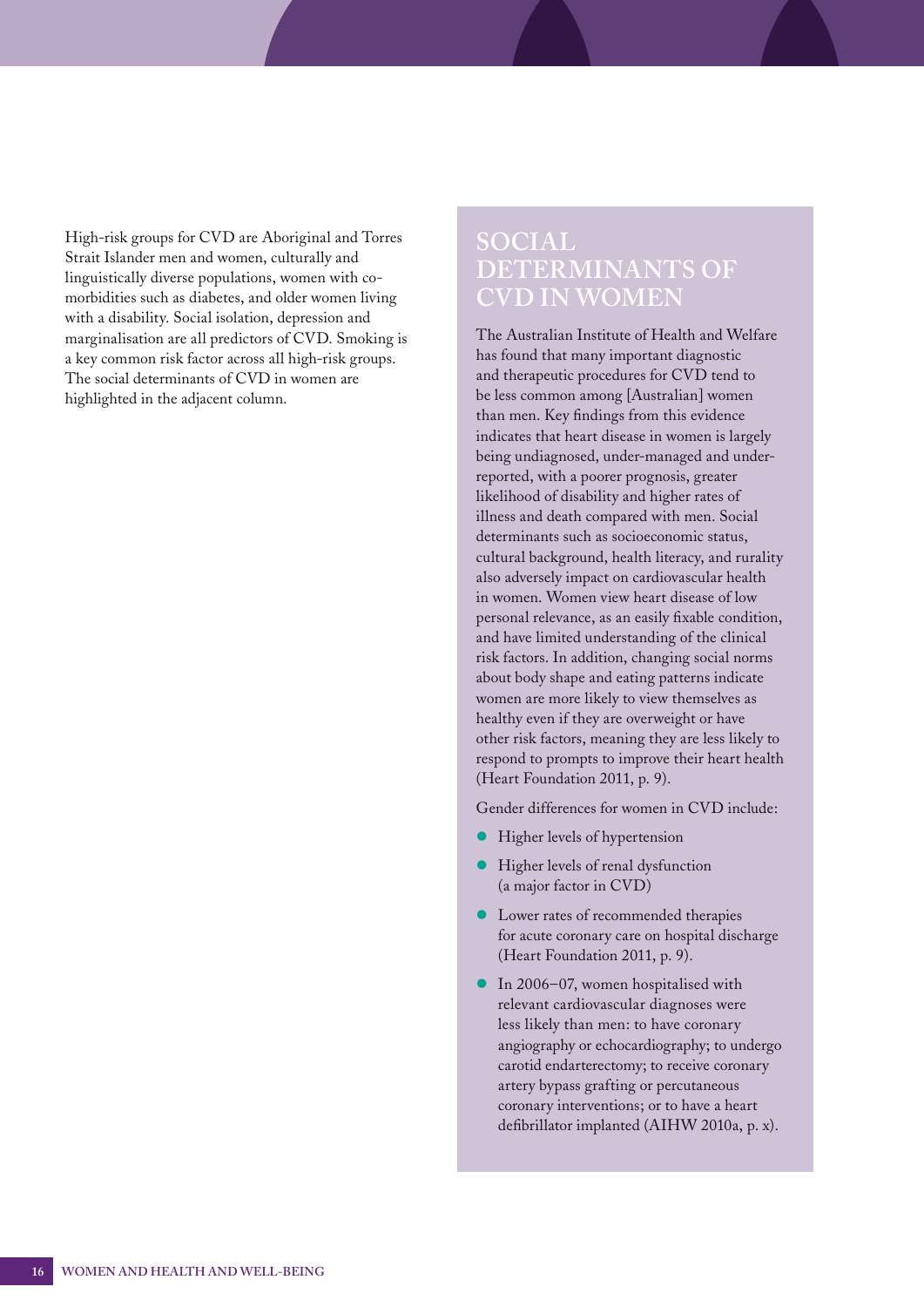#### <span id="page-16-0"></span>**Mental health**

Depression causes a significant burden of poor health in women, causing 10% of the total disease burden. Violence is the major social factor that underpins depression. Violence is still the leading contributor to death, disability and illness for women. The mental and physical impact of violence against women causes a higher burden of poor health than the risk factors of smoking, alcohol and obesity combined. Among women who experience three or more forms of gender-based violence (such as rape, sexual assault, stalking or being bashed by a partner), the lifetime rate of mental disorder is 89.4%. For women who have not experienced violence, the rate is 28% (Rees 2011).

#### **Diabetes**

In high-income countries, the prevalence of type 2 diabetes tends to be highest in people who are poor (Unwin, Whiting, Roglic 2010), which gives rise to food insecurity and housing unaffordability (Raphael, Daiski, Pilkington 2012). The most important determinants of type 2 diabetes are related to obesogenic environments that foster low levels of physical activity and access to energyrich diets (Unwin et al 2010). "Gender roles and power dynamics shape vulnerability to diabetes, affect women's health-seeking behaviour and access to health services, and influence the impact of diabetes on women's health" (IDF 2012, p. 1). For some women, their low social status equates to low nutritional status, while cultural dress and mobility codes restrain women's physical activity. Where there are barriers in accessing healthcare, there are increased rates of health complications. As the prevalence of type 2 diabetes in women of reproductive age has increased, so too has the prevalence of gestational diabetes (GDM), a form of diabetes onset (or first-recognised diabetes) during pregnancy. GDM is a major cause of maternal and infant morbidity and mortality and a key factor in the intergenerational transmission of diabetes (IDF 2012).

Women are much more likely to be sole parents, and as such are much less likely to undertake regular exercise. Their underemployment or low employment may mean they have fewer social networks and social connections, which are predictors of sustained participation in physical activity (Miller, Trost, Brown 2002; Brown, Heesch, Miller 2009). Lone parents with diabetes have little time for personal self-care, insufficient money for necessary blood-testing equipment, and compromised optimal food intake (Raphael et al 2003).

### **Gender mainstreaming and gender equity**

One of the actions that health systems can take to improve health outcomes for women is gender mainstreaming. The aim of gender mainstreaming is to infuse gender analysis, gender-sensitive research, women's perspectives, and gender equity goals into policies, projects and institutions.

Despite its pioneering work on women's health policy, gender mainstreaming has been minimal in Australia, and gender equity is rarely, if ever, identified as an outcome measure for policy and programs (Keleher 2012). Indeed, the degree of gender blindness in Australia's health policies suggests that there may be active resistance to gender mainstreaming and/or that there is a lack of specialist expertise regarding women's health among policy makers (Keleher 2012). Certainly, some Australian States (NSW, Victoria and South Australia) have demonstrated capacity for women's health policy based on the social determinants of health and the need for strengthened intersectoral work that is necessary to secure effective outcomes for women, particularly in the area of violence against women. However, health policies at state/territory and national levels are only rarely gender-informed (Keleher 2012).

The purpose of a health system should be to increase health, well-being and equity, and to decrease inequities. However, the tendency of health policies and programs to be gender blind undermines those fundamental goals. Health policies, whether for cancer, heart disease, mental health, or ageing women, should provide a guide for health practice and programs by ensuring that:

- health systems are responsive to women's particular needs and work with women's health and NGOs for information about best practice;
- strategies are developed to improve the health status and experiences of all women, particularly vulnerable and marginalised women;
- there is a commitment to expanding service, workforce and system capacity for gendering of policies and programs;
- $\bullet$  there is accountability and outcomes for women which are measured and transparent;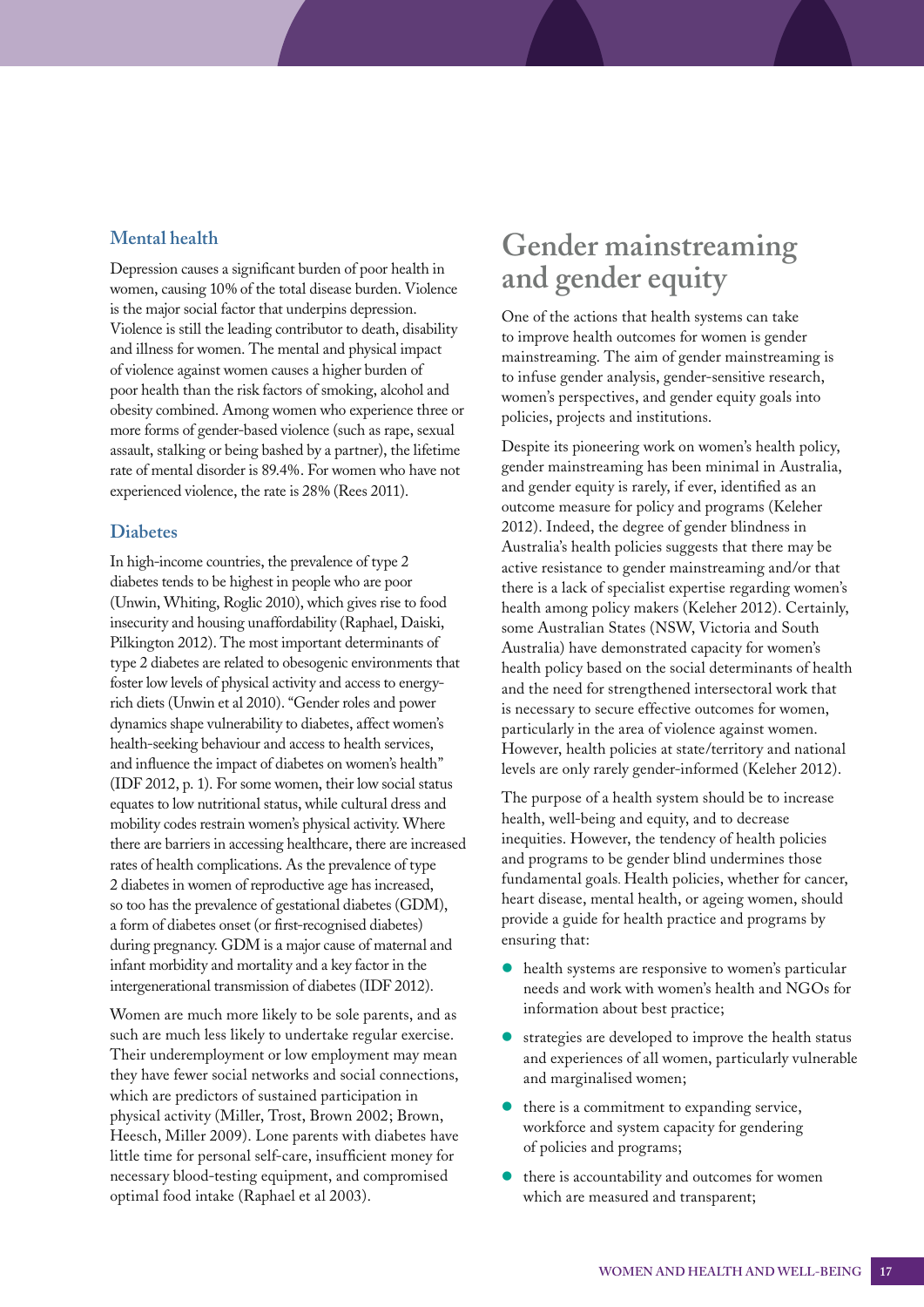<span id="page-17-0"></span>z gender mainstreaming is promoted by the health sector, so that gender is embedded in policies across sectors, e.g., in social inclusion, disability and employment policies.

As Sen and Oslin argue (UN 1995), gender inequities are persistent in all societies:

*While its forms vary across time and space and may be blatant or more subtle, the system of gender power that places women in subordinate social positions has been remarkably pervasive and persistent. The consequences of gender power can be felt by women and men in practically every field, and most certainly in health (Sen and Ostlin 2007, p. 12).* 

Gender equity is defined by the gendered power relations between women and men that mitigate poor social and health outcomes for women. The effects of gendered power relations are different for women and men. Obstacles that women face in their quest for autonomy and opportunities are: the likelihood that they will be identified with the domestic rather than the public spheres; limiting social contexts; prejudice in their domestic and public lives; stereotyping; and the subtle and gross ways in which women and girls are rendered invisible and disempowered (Keleher and Franklin 2008). For example, some policing and legal systems do not actively discourage violence against women and girls, and they fail to bring charges against the perpetrators, actions which actively disempower women and make their experiences of violence invisible. Psychiatric institutions that expose vulnerable women to the predatory behaviours of some men also fail to value women's need for safety, and expose women to obvious risks (Lelliot and Quirk 2004, and Graham 1998 cited in VWHS 2009).

Societies and communities in which gender stereotypes are upheld have more unequal power relationships, and are more likely to tolerate cultures of violence against women and girls (VicHealth-DHS 2004). Aboriginal women account for 75% of the victims of Aboriginal violent crime and, overall, are 4.6 times more likely to be the victims of violent crime than non-Aboriginal people.

If women's health and population health are to be improved, health systems have a responsibility to acknowledge social relations, social factors and conditions. Equitable gender outcomes are derived from redressing inequitable social, economic and political determinants of health that arise from disempowering social norms and unequal distributions of power and resources.

#### **Women's health and well-being in relation to work**

Through their unpaid work as carers, women meet the physical, social, emotional and financial needs of younger and older populations, as well as family members with illness and disability. Responsibility for unpaid work has serious implications for women's financial independence and for their health. Indeed, there is a growing feminisation of poverty among women and their children. In 2005, the annual cost of replacing unpaid carers was estimated to be \$30.5 billion (NATSEM 2004 cited by Carers Victoria 2003). Health system reforms are increasingly shifting the care of sick persons from institutional care to home care, yet the effects on health of caring is under-researched and to a large degree remains invisible. Respite care is scarce, while support for carers is limited and provided on an ad hoc basis (Carers Victoria 2003).

Despite gains in paid work participation rates over time, women's earnings remain persistently lower than men's incomes. Over their adult lives from 25 years of age, men can expect to earn 1.5 times the income of women (FaHSCIA 2010). In 2006, men held around 66% of total superannuation account balances, compared to 34% for women. By 2008, superannuation balances and payouts for women were approximately half of those of men. While the gap has narrowed, women will remain vulnerable to poverty in retirement, as the gap is predicted to persist for coming generations (Aust Human Rights Commission 2009).

The gender pay gap and its effects are highlighted by the Australian Human Rights Commission, quoted in the following column.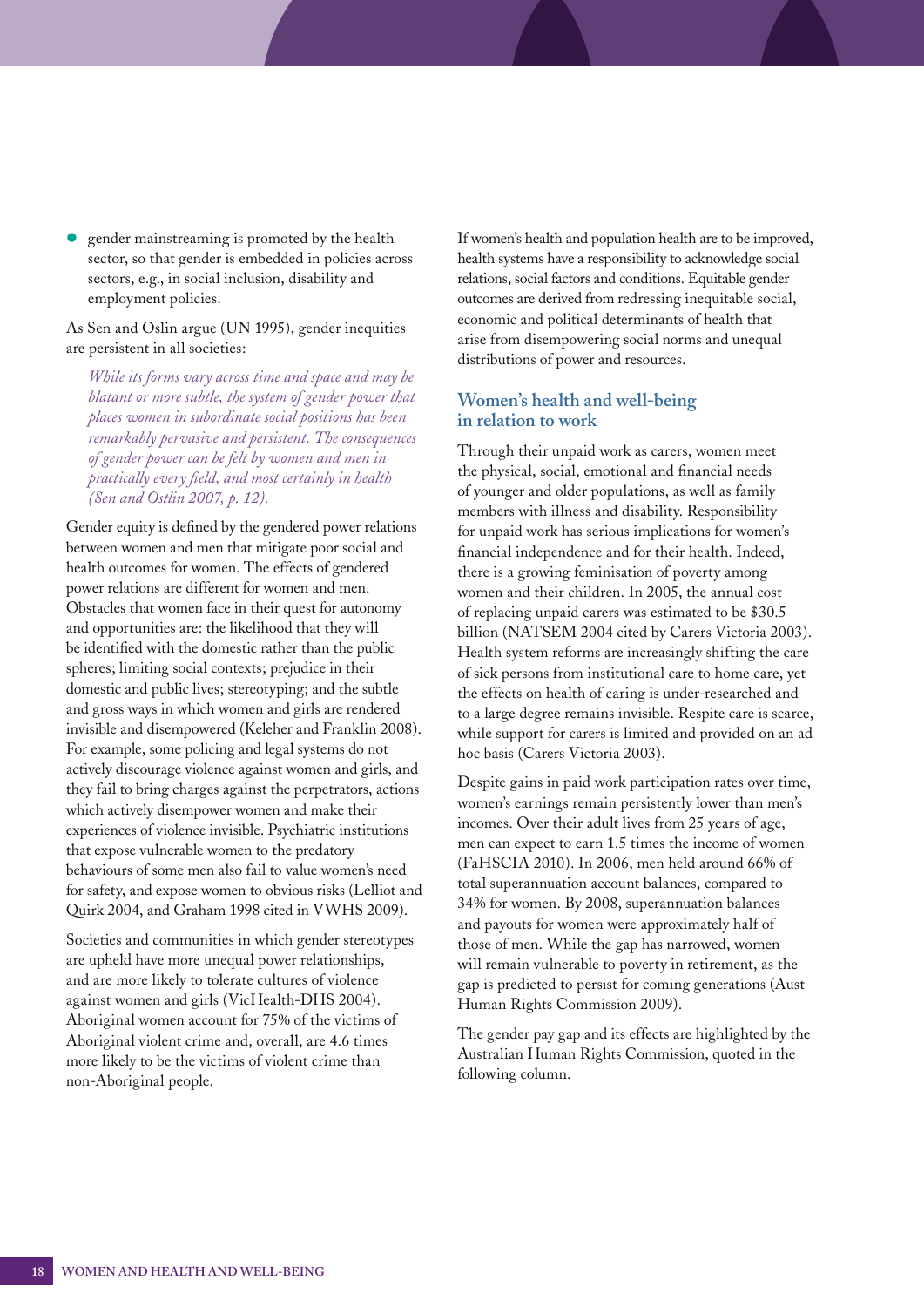### <span id="page-18-0"></span>**THE GENDER PAY GAP**

The gender gap exists because of women's patterns of work and care: their disproportionate responsibility for unpaid work and their lower pay relative to men. However, the factors shaping these patterns of work and care are complex and interconnected. A close examination of women's and men's lives reveals the cumulative and consequential nature of experiences and decisions relating to paid work and care over the lifecycle that lead to the gender gap in retirement savings. Instead of accumulating wealth through the retirement income system as intended, due to experiences of inequality over the lifecycle, women are more likely to be accumulating poverty (Australian Human Rights Commission 2009, p. 1).

Participation in the economy is a key determinant of health. Women are increasingly participating in the paid workforce and managing careers to provide needed household income while carrying a disproportionate burden of caring for family members. Women are intensely vulnerable because of the social pressures associated with dual roles in the paid and unpaid economy, as well as the unrecognised impact on them of economic reforms, health sector reforms, and changing employment regimes. It is primarily women who find that they are expected to juggle unpaid caring responsibilities with paid work while absorbing the financial impact of economic reforms—such as the increasing casualisation of work, i.e., insecure work without paid leave entitlements—concentrated among occupations and industries that are typically low paid (Richardson 2012). In August 2010, 2.2 million, or 24 per cent of employees, did not have paid leave entitlements, and of these, 55 per cent were female (ABS 2011). Women earn much less than men over their working lifetimes, and have much smaller superannuation levels, and as a result older women tend to be reliant on the welfare system and to spend many years in old age living in poverty (Senate Committee 2008).

The consequences of conservative industrial relations reforms—which are drivers of increasing inequality jeopardise women's health and long-term financial well-being. Punitive labour market reforms—e.g., the abolition of penalty rates; the impact of increasingly casualised labour—affect job security and impact on women's quality of life and their access to money which, in turn, constructs and maintains social norms concerning the value of women's economic security. Health system practices such as early discharge from hospital, along with difficulties of accessing respite and residential aged care, nursing home care for people with severe disabilities, and supported accommodation for people living with serious mental illness, are increasing the burdens of caring, which, as a consequence, construct and maintain expectations about women's duties and responsibilities. Unpaid caring responsibilities also restrict women's opportunities for earning income, and magnify their experience of illness and disease.

Both job insecurity and unpaid caring duties constitute social expectations that are intensely gendered. There is increasing segregation of women in lower-paid, less secure, and informal jobs, which combines with the stress of monotonous work and low levels of autonomy. Societal norms underpinning gender discrimination in the workplace also impact on women's health and wellbeing. A well-recognised strategy to integrate gender concerns into the workplace is that of family-friendly workplaces: how these can be strengthened is outlined in the following column.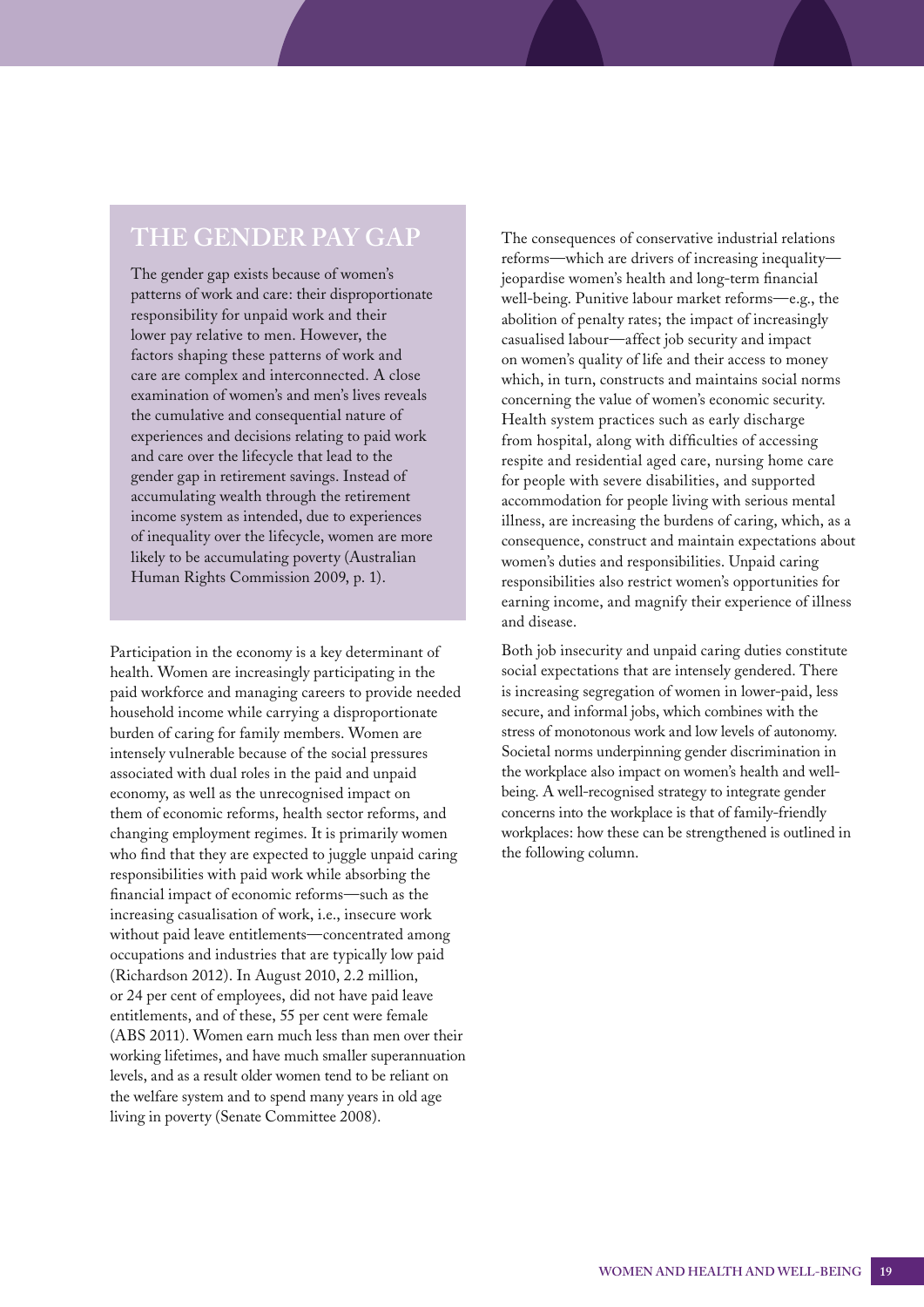### <span id="page-19-0"></span>**STRENGTHENING FAMILY-FRIENDLY WORKPLACES**

The need for family-friendly workplace policies and practices to be strengthened is essential for the health and welfare of all populations. Family-friendly work programs include: childcare, elder care, maternity and paternity leave, support for women during maternity and on return to work, the possibility of being able to nurse infants, the possibility for flexible starting and finishing times determined by the worker, and the possibility for flexible leave arrangements and career-break schemes determined by the worker, tele-working and home-working. Measures should be taken to prevent irregular, unpredictable work schedules over which the employee has little control (Messing & Ostlin 2004, p. 33).

Much more workplace health focus is necessary on upstream policy and program approaches to ensure more gender equitable work places. The structure of work in terms of family-friendly workplaces, job and income security, job protections, maternity leave and child-care (see below) are all essential for healthy work environments for women. Governments, unions, managers, employers, small organisations and large corporations all have leadership roles to play in ensuring women are enabled to work in ways that advantage rather than disadvantage their health, and that are equitable and fair. The benefits of family-friendly workplaces have been well-documented in economic, productivity and business terms (State Government of Victoria 2010; Government of Western Australia 2011).

### **PUBLIC FUNDING FOR CHILD-CARE**

High quality child-care is a key determinant of women's workplace health. High-quality child-care is distinguished from low-quality child-care, which has untrained caregivers who are caring for too many children at a time and who may have high levels of job dissatisfaction.

 "Child-care is an important intervention for gender equity because it promotes women's economic and social equality (Keleher and Armstrong 2005, p. 77). The OECD (2004) has argued that public money should only be provided to public and not-for-profit child-care services that have transparent parent-managed boards, with public agency oversight of services and their location" (Keleher 2008, p. 341). The corporatisation of child-care in Australia has impacted on the quality and affordability of child-care, and women's access to the paid workforce (Keleher 2008).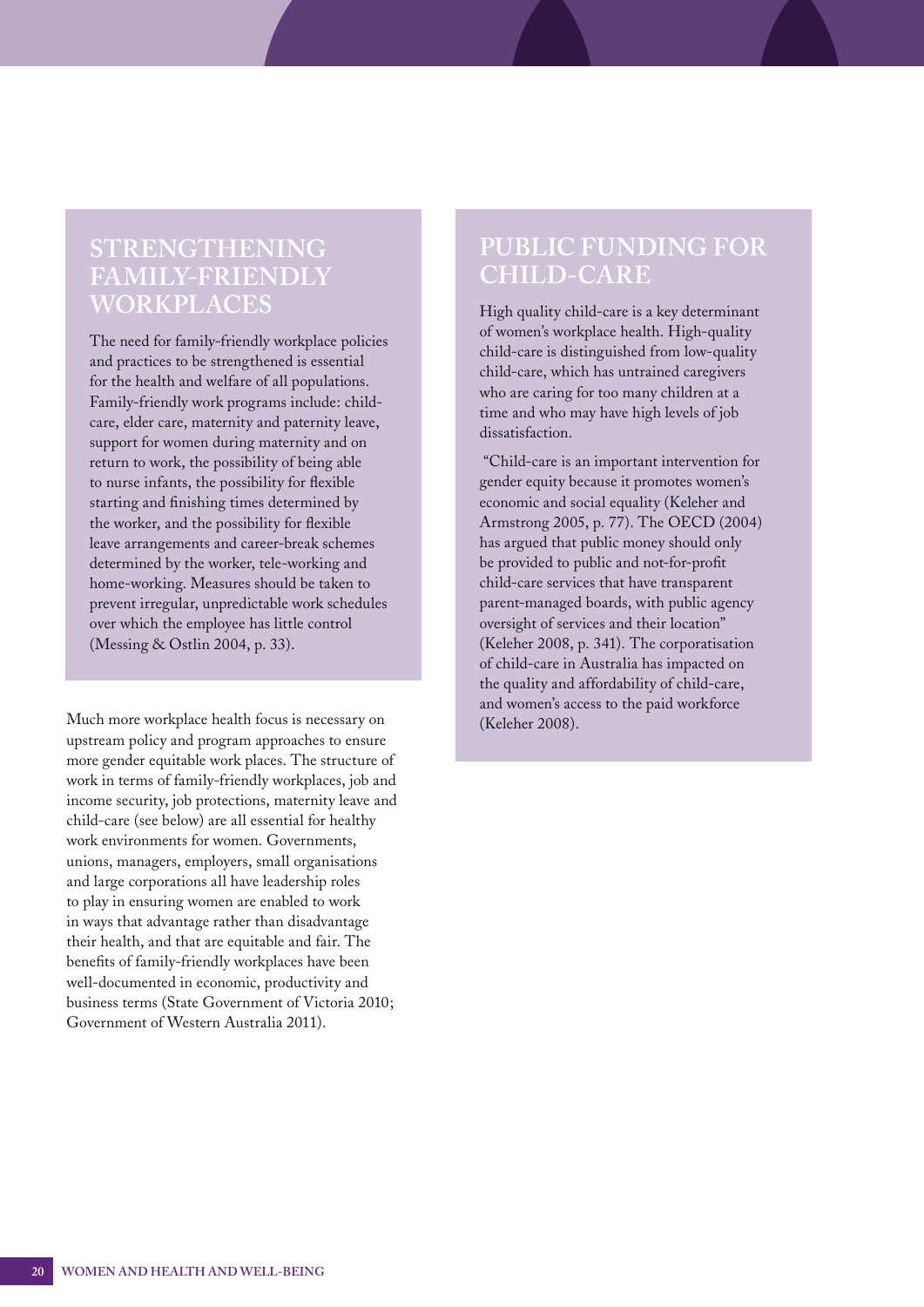### <span id="page-20-0"></span>**Why citizenship matters for women's health and well-being**

There are strong connections between civil citizenship rights, political citizenship rights, and social citizenship rights, albeit that political and civil rights mean little if citizens are so unequal or impoverished that they cannot exercise those rights (Brodie 1997). Those civil, political and social rights include the rights to economic security and to affordable healthcare as well as the conditions in which good health is attainable. Women's citizenship and political participation, therefore, are structural determinants of health, as well as mechanisms through which social inclusion occurs.

Women's movements have challenged the legal and social barriers that undermine women's citizenship, including rights at work, rights to equal pay, sexual and reproductive rights, and rights to inheritance (Summers 1994). Women's legal rights within their homes are better recognised than in the past, although public attitudes to women's citizenship rights could still be strengthened, particularly for lesbians, women with disabilities, and refugee women, while efforts to overcome discrimination for women marginalised by sexuality, race or ethnicity need to be intensified (Sen and Ostlin 2007).

Democratic processes are given expression through active citizenship. Thus, women's access to power has always been a prominent concern of the Australian women's movement. The representation of women in politics and positions of leadership and decisionmaking in public life, business and industry, are critical determinants of the conditions that impact on women's health and well-being. Women's full citizenship is critical to their health: arguably, non-Indigenous women became citizens when they won the right to vote in the early 1900s. Citizenship, however, is more than the right to vote, as it also includes rights under law, both in the domestic and public spheres.

The connection between empowering processes including the control over one's body and the directions of one's life, such as control over reproduction and fertility, are intimately tied to women's opportunities for good health and well-being (AWID 2011). Therefore, a key avenue to strengthen women's democratic rights and access to health rights is through changes to the law via elected representatives.

However, Australian Parliaments have comparatively low representation of women: at the national level in 2012, just 24.6% of the House of Representatives and 38.1% of the Senate are constituted by women (Inter-Parliament Union Database 2012). Representation of women in elected positions in local government hovers around 27%, and women occupy just 5% of chief executive officer positions (ALGA 2012). Much more education and training is needed among staff working in the public sector as well as in the non-government sector to ensure that attitudes to women can be discussed and addressed. Ultimately, training can help to ensure that government policies reflect gender equity as well as the diversity of the communities they serve.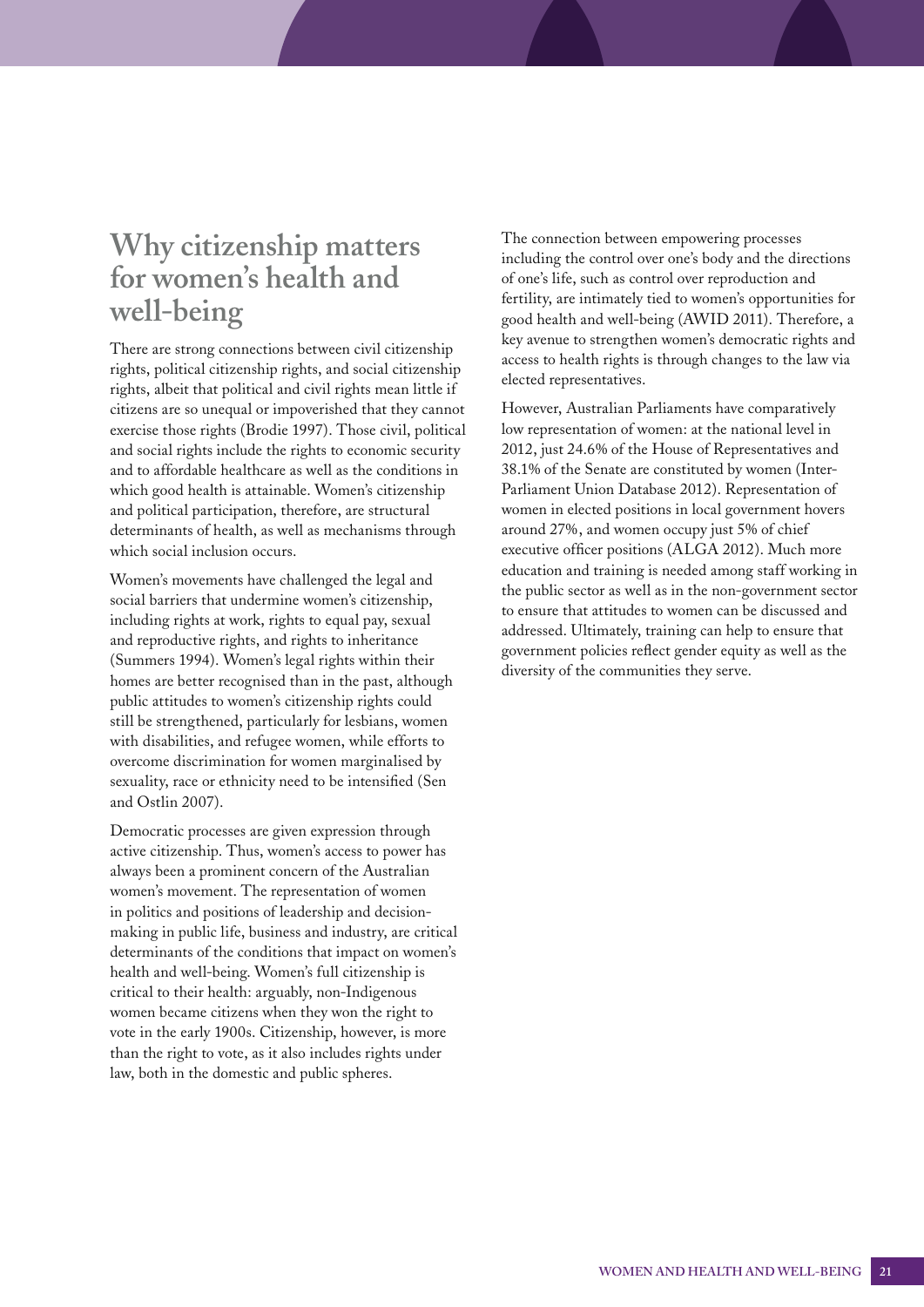# <span id="page-21-0"></span>Summary

The health and well-being of women is dependent on their status in society, their incomes and opportunities for social and economic participation which, in turn, are shaped by social, economic, political and cultural factors. The consequences for women's health and wellbeing of social norms that create gender stereotypes, discriminate against women and girls, uphold unequal laws, and create inequality, are critical.

The health and well-being issues for women outlined in this paper are socially constructed and therefore amenable to change. The most disadvantaged women suffer the highest burden of poor health, indicating the need for gender-specific strategies that take account of low incomes, marginalisation, and the burdens of caring. Women's roles in decision-making structures urgently need attention, along with well-funded action on all aspects of gender-based violence. Decisive action is necessary at all levels of the political system to promote better policies and services, changes that will eventually lead to positive social change and improved environments for health.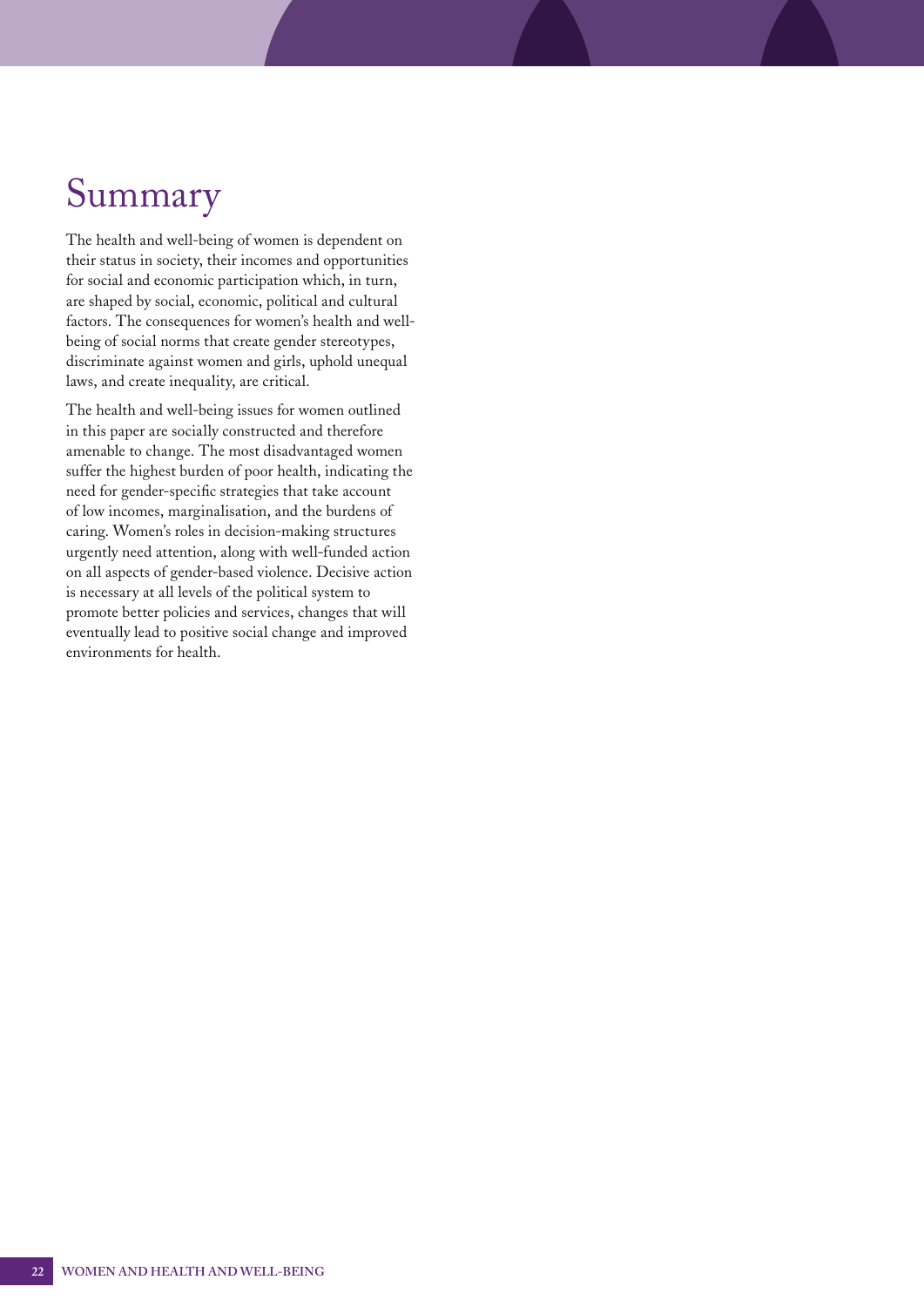# <span id="page-22-0"></span>**REFERENCES**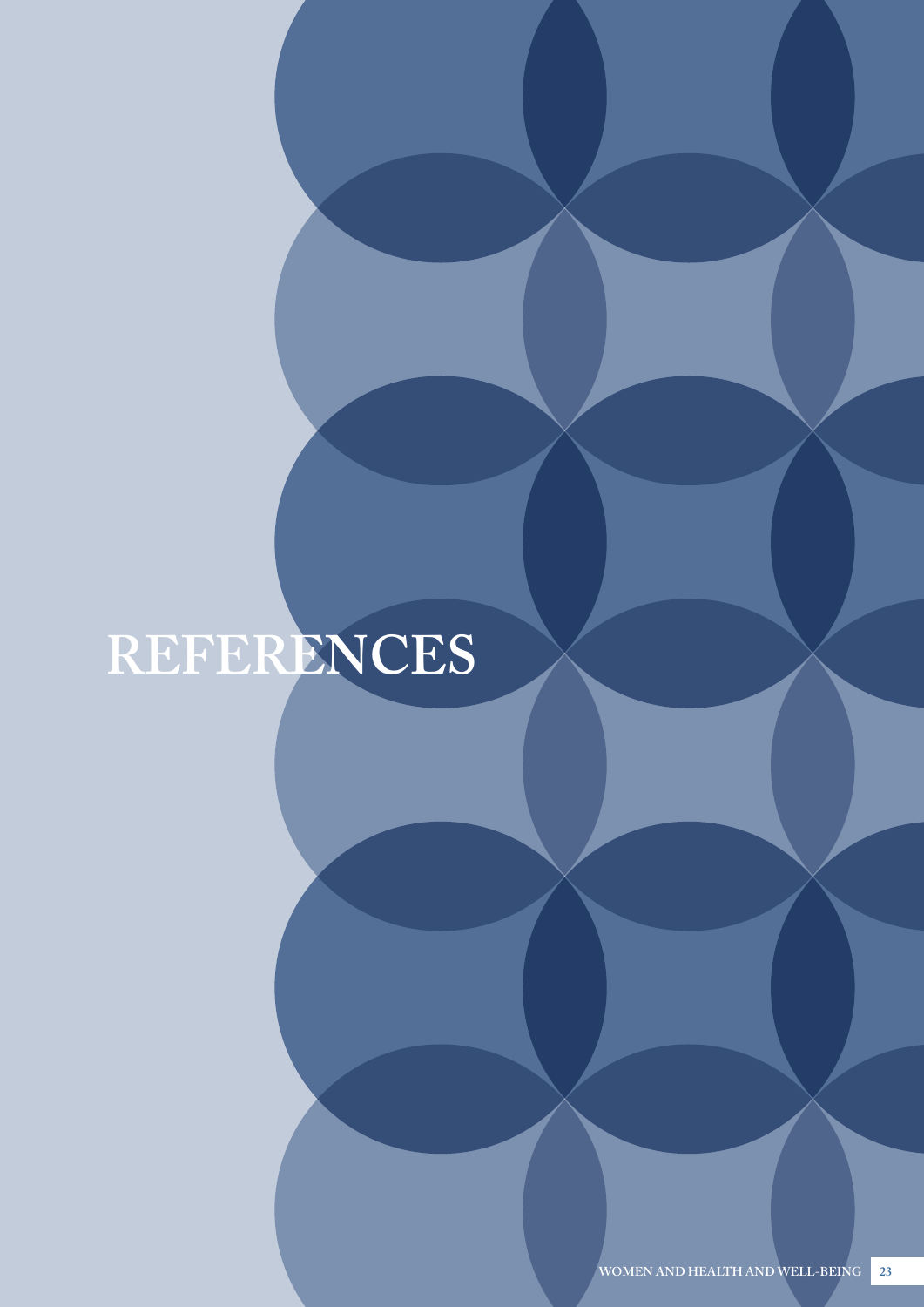ABS (2011) *Employee earnings, benefits and trade union membership, Australia, Aug 2010*, Cat. no 6310.0, 6 May.

Acker J. (2006) 'Inequality Regimes: Gender, Class, and Race in Organizations' *Gender and Society* (vol 20) pp. 441–64.

AIHW (2010a) *Women and heart disease: cardiovascular profile of women in Australia*. Cat. no. CVD 49. AIHW, Canberra.

AIHW (2010b) *Australia's health 2010: Australia's health no. 12*. Cat. no. AUS 122. AIHW, Canberra.

AIHW 2012. *Cancer incidence projections, Australia 2011 to 2020*. Cancer series no. 66. Cat. no. CAN 62, AIHW, Canberra.

ALGA. *Women in Local Government*. Australian Local Government Association. Available: <[http://www.](http://www.alga.asn.au/?ID=239) [alga.asn.au/?ID=239>](http://www.alga.asn.au/?ID=239), accessed 25 April 2012.

Australian Human Rights Commission (2009) *Accumulating poverty? Women's experiences of inequality over the lifecycle: An issues paper examining the gender gap in retirement savings.* Canberra, AHRC.

AWHN (2012) *Position paper on Women and Health Reform*. AWHN, Canberra.

AWID (2011) *Women's Health is a Citizenship and Democracy Issue*. Association of Women's Rights in Development 17/06/2011. Available: [<http://www.awid.org/News-Analysis/](http://www.awid.org/News-Analysis/Friday-Files/Women-s-Health-is-a-Citizenship-and-Democracy-Issue) [Friday-Files/Women-s-Health-is-a-](http://www.awid.org/News-Analysis/Friday-Files/Women-s-Health-is-a-Citizenship-and-Democracy-Issue)[Citizenship-and-Democracy-Issue](http://www.awid.org/News-Analysis/Friday-Files/Women-s-Health-is-a-Citizenship-and-Democracy-Issue)>, accessed 30 June 2012.

Bartels L. (2010) *Indigenous women's offending patterns: A literature review*. Research and public policy series no. 107, Australian Institute of Criminology, Canberra.

Baum F, Begin M, Houwerling T, Taylor S. (2011) 'Changes Not for the Fainthearted: Reorienting Health Care Systems Toward Health Equity Through Action on the Social Determinants of Health' *Am J Public Health* (vol 99) pp. 1967–1974.

Brodie J. (1997) 'MesoDiscourses, State Forms and the Gendering of Liberal-Democratic Citizenship.' *Citizenship Studies* (vol 1 no 2) pp. 223242.

Brown WJ, Heesch KC, Miller YD. (2009) 'Life-events and changing physical activity patterns in women at different life stages'. *Annals of Behavioral Medicine* (vol 37) pp. 294–305.

Brunner EJ, Marmot MG, Nanchahal K., et al. (1997) Social inequality in coronary risk: central obesity and the metabolic syndrome. Evidence from the WII study. *Diabetologia* (vol 40) pp. 1341–9.

Burns J, Maling CM, Thomson N (2010) *Summary of Indigenous women's health*. Available: [<http://www.](http://www.healthinfonet.ecu.edu.au/women-review) [healthinfonet.ecu.edu.au/women](http://www.healthinfonet.ecu.edu.au/women-review)[review](http://www.healthinfonet.ecu.edu.au/women-review)>, accessed 30 June 2012.

Cancer Council Victoria (2010) 'Lung cancer remains biggest cancer killer among women as new anti-smoking ad launched'. Available: <[http://www.](http://www.cancervic.org.au/lung-smoking-ad.html) [cancervic.org.au/lung-smoking-ad.](http://www.cancervic.org.au/lung-smoking-ad.html) [html](http://www.cancervic.org.au/lung-smoking-ad.html)>, accessed 10 June 2012.

Cancer Council NSW (2012) *Statistics on smoking in Australia*. Available: [<http://www.cancercouncil.com.](http://www.cancercouncil.com.au/31901/reduce-risks/smoking-reduce-risks/tobacco-facts/statistics-on-smoking-in-australia/?pp=31901) [au/31901/reduce-risks/smoking](http://www.cancercouncil.com.au/31901/reduce-risks/smoking-reduce-risks/tobacco-facts/statistics-on-smoking-in-australia/?pp=31901)[reduce-risks/tobacco-facts/statistics](http://www.cancercouncil.com.au/31901/reduce-risks/smoking-reduce-risks/tobacco-facts/statistics-on-smoking-in-australia/?pp=31901)[on-smoking-in-australia/?pp=31901>](http://www.cancercouncil.com.au/31901/reduce-risks/smoking-reduce-risks/tobacco-facts/statistics-on-smoking-in-australia/?pp=31901), accessed 27 June 2012.

Carers Victoria (2003) *Carers in Victoria—the Facts*. Carers Australia, Canberra.

Commission on the Social Determinants of Health (2008) *Closing the gap in a generation: Health equity through action on the social determinants of health: final report of the Commission on the Social Determinants of Health,* Geneva, World Health Organization.

Commonwealth Secretariat (2000) *Models of Good Practice Relevant to Women & Health: Sexual and Reproductive Health and Violence,* The Health Department, Commonwealth Secretariat, London.

Costa D, Williams J. (2002) 'New arrival refugee women, health and wellbeing project', *Synergy*, Autumn (vol 9) pp. 16–18.

Costa D. (2007) 'Health care of refugee women', *Australian Family Physician* (vol. 36 no 3) pp. 151–4.

Dahlgren G, Whitehead M. (1991) *Policies and strategies to promote social equity in health*. Stockholm, Stockholm Institute for Future Studies.

Department of Human Services (2009) *Because Mental Health Matters, Victorian Mental Health* Reform Strategy 2009– 2019. Melbourne. Available: [<http://](http://www.health.vic.gov.au/mentalhealth/reformstrategy/index.htm) [www.health.vic.gov.au/mentalhealth/](http://www.health.vic.gov.au/mentalhealth/reformstrategy/index.htm) [reformstrategy/index.htm>](http://www.health.vic.gov.au/mentalhealth/reformstrategy/index.htm), accessed 30 June 2012.

Diabetes Australia (2012). *Diabetes globally*. Available: <[http://www.](http://www.diabetesaustralia.com.au/Understanding-Diabetes/Diabetes-Globally/) [diabetesaustralia.com.au/Understanding-](http://www.diabetesaustralia.com.au/Understanding-Diabetes/Diabetes-Globally/)[Diabetes/Diabetes-Globally/>](http://www.diabetesaustralia.com.au/Understanding-Diabetes/Diabetes-Globally/), accessed 30 June 2012.

Doyal L. (1995) *What makes women sick: gender and the political economy of health.*  London, Macmillan.

FaHSCIA (2009) *National Plan to Reduce Violence against Women and their Children 2010–2022.* Department of Families, Housing, Community Services and Indigenous Affairs, Canberra.

FaHSCIA (2010) *Review of the Equal Opportunity for Women in the Workplace Act 1999 Consultation Report.* Department of Families, Housing, Community Services and Indigenous Affairs, Canberra.

Friel S. (2009) *Health equity in Australia: A policy framework based on action on the social determinants of obesity, alcohol and tobacco.* Background paper prepared for The Australian National Preventative Health Taskforce, Canberra.

Gerritsen AAM, Bramsen I., et al. (2006) 'Physical and mental health of Afghan, Iranian and Somali Asylum seekers and refugees living in the Netherlands', *Social Psychiatry and Psychiatric Epidemiology* (vol 41, 1) pp. 18–26.

Gilmore K. (2002) 'Thinking well – mental health and wellbeing, everybody's business. Mental Health Symposium Review', *Health Promotion Journal of Australia* (vol 13) pp. 21–31.

Government of Western Australia (2011) Family-friendly Workplaces: Work life balance Fact Sheet no 7, Department of Commerce. Available: <[www.worklife.](http://www.worklife.wa.gov.au) [wa.gov.au](http://www.worklife.wa.gov.au)>, accessed 21 May 2012.

Graham K. Bernards S, Knibbe R, Kairouz S, Kuntsche S, Wilsnack S, Greenfield T, Dietze P, Obot I, Gmel G. (2011) 'Alcohol-related negative consequences among drinkers around the world', *Addiction* (vol 106 no 8) pp. 1391–1405.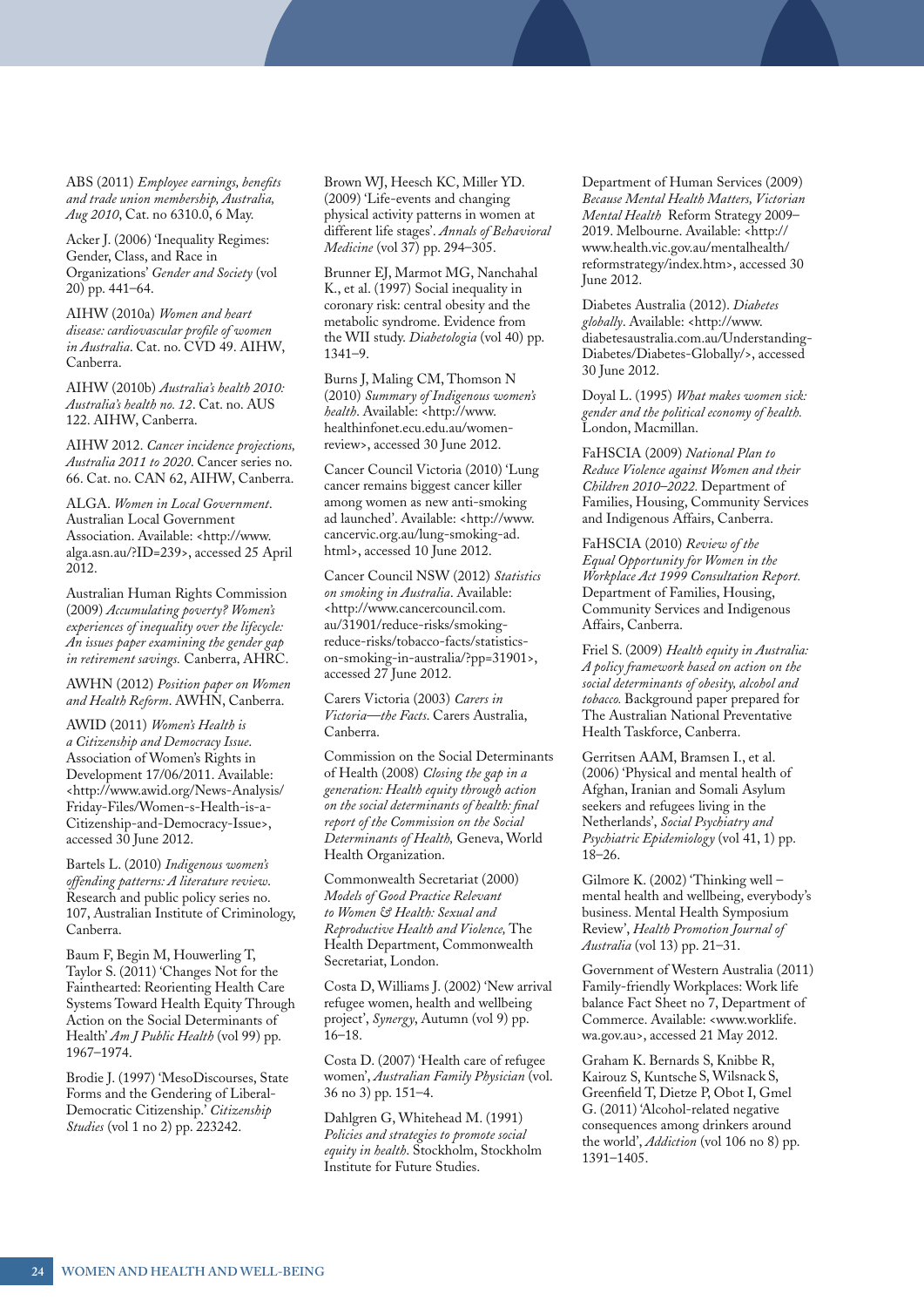Heart Foundation (2011) Women and Heart Disease Forum Report. National Heart Foundation of Australia, Canberra.

Heeley E, Wei J, Carter K, Islam M, Thrift A, Hankey G., et al. (2011) 'Socioeconomic disparities in stroke rates and outcome: pooled analysis of stroke incidence studies in Australia and New Zealand', *MJA* (vol 195) pp. 10–14.

Heller RF, Williams H, Sittampalam Y. (1984) 'Social class and ischaemic heart disease: use of the male:female ratio to identify possible occupational hazards', *J Epidemiol Community Health* (vol 38) pp. 198–202.

International Diabetes Federation (2012) *About Women and Diabetes*. Available: [<http://www.idf.org/node/2288](http://www.idf.org/node/2288)>, accessed 25 April 2012.

Inter-Parliament Union Database: [<http://www.ipu.org/parline-e/](http://www.ipu.org/parline-e/parlinesearch.asp) [parlinesearch.asp](http://www.ipu.org/parline-e/parlinesearch.asp)>, accessed 25 April 2012.

Irwin A, Scali E. (2007) 'Action on the social determinants of health: A historical perspective', *Global Public Health* (vol 2, no. 3) pp. 235–56.

Kaplan G, Pamuk E, Lynch J, Cohen R, Balfour J. (1996) 'Inequality in income and mortality in the United States: an analysis of mortality and potential pathways', *BMJ Journals* (vol. 312) pp. 999–1003.

Kawachi I, Kennedy B, Lochner K, Prothrow-Stith D. (1997) 'Social capital, income inequality and mortality', *American Journal of Public Health* (vol. 87, no. 9) pp. 1491–8.

Keleher H, Armstrong R. (2005) *Evidencebased mental health promotion resource*, Victorian Department of Human Services and VicHealth, Melbourne.

Keleher H, Franklin L. (2008) 'Changing gendered norms about women and girls at the level of household and community: a review of the evidence', *Global Public Health* (vol 3 S1) pp. 42–57.

Keleher H. (2008) 'Determinants of women's health and wellbeing'. In H. Keleher & MacDougall C. *Understanding Health, 2rd ed.* Oxford University Press, South Melbourne, pp. 333–51.

Keleher H, MacDougall C. (2011) *Understanding Health, 3rd ed.* Oxford University Press, South Melbourne.

Krieger N. (2000) 'Discrimination and health'. In Berkman L. and Kawachi I. (eds) *Social Epidemiology*. Oxford University Press, New York.

Kurth T, Berger K. (2007) 'The Socioeconomic Stroke Puzzle', *Stroke* (vol 38) pp. 4–5.

Lang T, Lepage B, Schieber AC, Lamy S, Kelly-Irving M. (2011) 'Social determinants of cardiovascular diseases'. *Public Health Reviews*, (vol 33) Epub ahead of print.

Laslett A-M, Catalano P, Chikritzhs T, Dale C, Doran C, Ferris J, Jainullabudeen T, Livingston M, Matthews S, Mugavin J, Room R, Schlotterlein M, Wilkinson C. (2010) *The Range and Magnitude of Alcohol's Harm to Others.* Victoria: AER Centre for Alcohol Policy Research, Turning Point Alcohol and Drug Centre, Fitzroy.

Luo J, Margolis K, Wactawski-Wende J, Horn K, Messina C, Stefanick M, Tindle H, Tong E, Rohan T. (2011) 'Association of active and passive smoking with risk of breast cancer among postmenopausal women: a prospective cohort study', *BMJ*, 342 doi: 10.1136/bmj.d1016 (Published 1 March 2011).

Lyons AC. (2009) 'Masculinities, femininities, behaviour and health'. *Social and Personality Psychology Compass* (vol 3) pp. 94–112.

Marmot M, Wilkinson R. (2002) (eds.) *Social Determinants of Health 2nd ed*, Oxford University Press, Oxford.

Marmot M. (2001) 'Inequalities in health', *New England Journal of Medicine* (vol. 345, no. 2) pp. 134–6.

Marmot M. (2011) 'Global action on social determinants of health', *Bull World Health Organization.* (vol 89 n0 10), pp. 702.

Messing K. Ostlin P. (2004) *Gender equality, work and health: a review of the evidence*. Geneva, World Health Organisation. Available: [<http://](http://www.who.int/gender/documents/Genderworkhealth.pdf) [www.who.int/gender/documents/](http://www.who.int/gender/documents/Genderworkhealth.pdf) [Genderworkhealth.pdf](http://www.who.int/gender/documents/Genderworkhealth.pdf)>, accessed 25 April 2012.

Miller YD, Trost SG, Brown WJ. (2002) 'Mediators of physical activity behaviour change among women with young children'. *American Journal of Preventive Medicine*, (vol 23, 2S) pp. 98–103.

Mitchell J. (2011) Building the evidence base on cardiovascular disease in Australian women. Chair, Engaging Women Strategy Heart Foundation Conference March 2011.

NATSEM (2012) *The cost of inaction on the social determinants of health*

*report no. 2/2012.* National Centre for Social and Economic Modeling for Catholic Health Australia, University of Canberra.

OECD (2004) *Canada: Country Note—Early Childhood Education and Care Policy*, OECD Directorate for Education, Paris.

Omeri A, Lennings C., et al. (2006) 'Beyond Asylum: Implications for Nursing and Health Care Delivery For Afghan Refugees in Australia.' *Journal of Transcultural Nursing* (vol 17) pp. 30–39.

PAHO (n.d.) *Non-communicable diseases and gender: Fact Sheet*. Pan American Health Organisation, Washington DC.

Pawson R, Greenhalgh T, Harvey G, Walshe K. (2005) 'Using realist methods to produce syntheses of evidence for use by managers and policy makers'. *J Health Serv Res Policy* (vol 10 Suppl, pp. 21–34.

Public Health Agency of Canada (2012) *What determines health*? Available: <[http://www.phac-aspc.gc.ca/ph-sp/](http://www.phac-aspc.gc.ca/ph-sp/determinants/index-eng.php) [determinants/index-eng.php>](http://www.phac-aspc.gc.ca/ph-sp/determinants/index-eng.php), accessed 10 June 2012.

RACGP (2006) Overweight and obesity Policy endorsed by the 48th RACGP Council 26 July 2006, RACGP, South Melbourne.

RACGP (2010) Health Care For Refugees And Asylum Seekers. Available: <[http://www.racgp.org.au/](http://www.racgp.org.au/refugeehealth) [refugeehealth](http://www.racgp.org.au/refugeehealth)>, accessed 30 June 2012.

Raphael D, Anstice S, Raine K, McGannon K, Rizvi SK, Yu V. (2003) 'The social determinants of the incidence and management of Type 2 diabetes mellitus: are we prepared to rethink our questions and redirect our research activities?' *International Journal of Health Care Quality Assurance incorporating Leadership in Health Services*, (vol 16 no 3), pp. 10–20.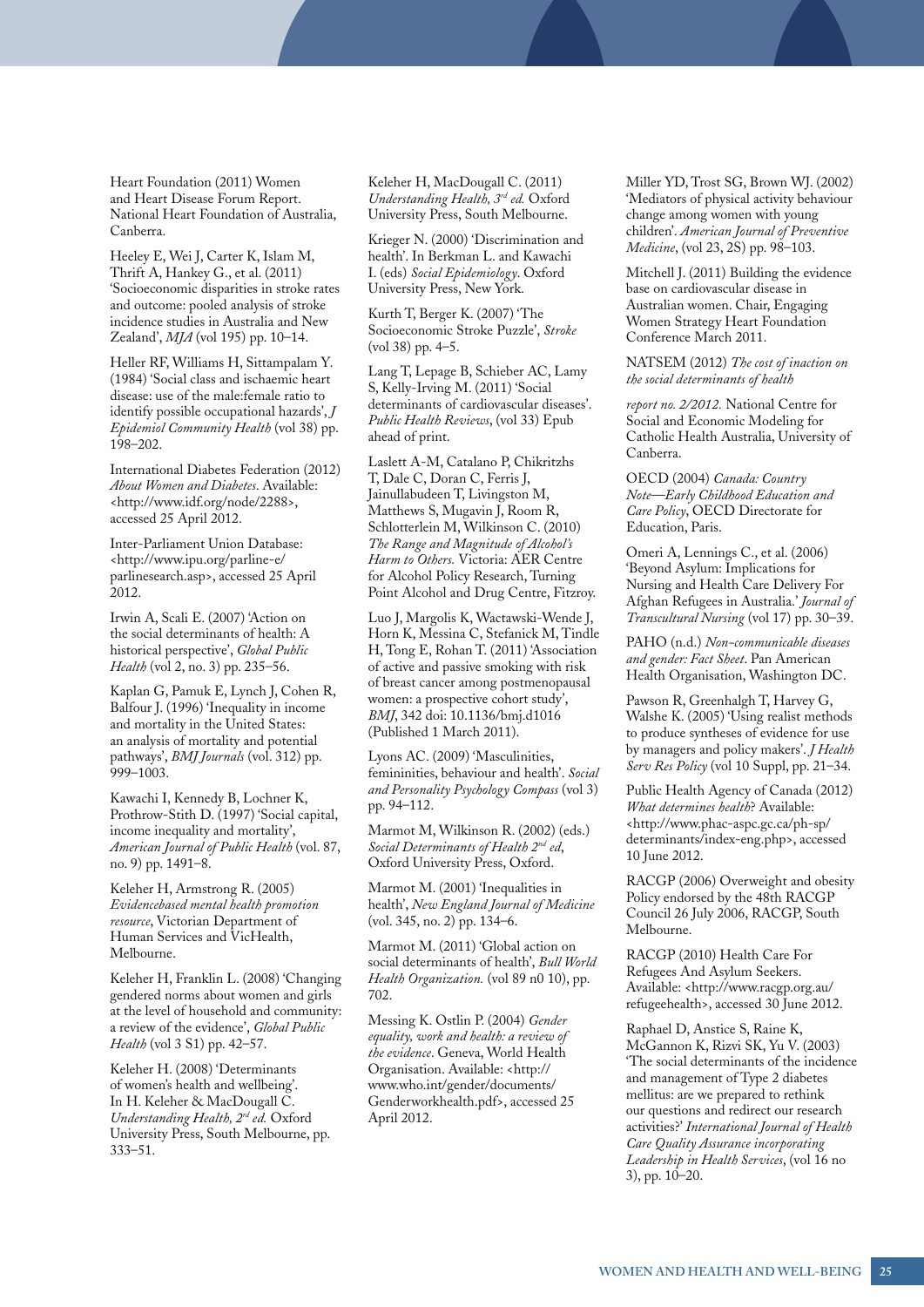Rees S. (2011) Lifetime Prevalence of Gender-Based Violence in Women and the Relationship With Mental Disorders and Psychosocial Function (vol 306 no. 5) pp. 513–21.

Richardson D. (2012) Casual Labour: A stepping stone to something better or part of an underclass? The Australia Institute, Canberra.

Rintoul A. (2010) *Understanding the mental health and wellbeing of Afghan Women in South East Melbourne*. Victorian Refugee Health Network. Available: <[http://www.apo.org.au/](http://www.apo.org.au/research/understanding-mental-health-and-wellbeing-afghan-women-south-east-melbourne) [research/understanding-mental-health](http://www.apo.org.au/research/understanding-mental-health-and-wellbeing-afghan-women-south-east-melbourne)[and-wellbeing-afghan-women-south](http://www.apo.org.au/research/understanding-mental-health-and-wellbeing-afghan-women-south-east-melbourne)[east-melbourne>](http://www.apo.org.au/research/understanding-mental-health-and-wellbeing-afghan-women-south-east-melbourne), accessed 30 June 2012.

Salthouse S. (2005) 'The sick state of health for women with disabilities.' Paper presented for Women With Disabilities Australia (WWDA) to the Australian Women's Health Network (AWHN) 5th Australian Women's Health Conference, 20–22 April, 2005, Carlton Crest Hotel, Melbourne.

Sampson K, Gifford S. (2010) 'Placemaking, settlement and well-being: The therapeutic landscapes of recently arrived youth with refugee backgrounds'. *Health & Place* (vol 16) pp. 116–31.

Scollo MM, Winstanley MH [eds]. (2008)

*Tobacco in Australia: Facts and Issues*. Third Edition. Cancer Council Victoria, Melbourne. Available: <[http://www.](http://www.tobaccoinaustralia.org.au) [tobaccoinaustralia.org.au](http://www.tobaccoinaustralia.org.au)>, accessed 30 June 2012.

Sen G, Ostlin P. (2007) *Unequal, unfair, ineffective and inefficient. Gender inequity in health: why it exists and how we can change it—Final report of the Women and Gender Equity Knowledge Network.* Commission on the Social Determinants of Health, World Health Organization, Geneva.

Senate Standing Committee on Community Affairs (2008) *A decent quality of life. Inquiry into the cost of living pressures on older Australians.* Commonwealth of Australia, Canberra.

Snowden R. (2009) Long-Term Smoking Increases Colorectal Cancer Risk, Study Shows. American Cancer Society: December 3, 2009. Available: [<http://www.cancer.org/Cancer/news/](http://www.cancer.org/Cancer/news/News/long-term-smoking-increases-colorectal-cancer-risk-study-shows) [News/long-term-smoking-increases](http://www.cancer.org/Cancer/news/News/long-term-smoking-increases-colorectal-cancer-risk-study-shows)[colorectal-cancer-risk-study-shows>](http://www.cancer.org/Cancer/news/News/long-term-smoking-increases-colorectal-cancer-risk-study-shows), accessed 30 June 2012.

State Government of Victoria (2010) *Ways2Work: The benefits of being familyfriendly*. Available: <http://ways2work. business.vic.gov.au/employers/thebenefits-of-being-family-friendly/ the-benefits-of-being-family-friendly>, accessed 21 May 2012.

Summers A. (1994) *Damned whores and God's police*. Sydney, Penguin Books.

Turrell G, Stanley L, de Looper M, Oldenburg B. (2006) *Health Inequalities in Australia: Morbidity, Health Behaviour, Risk Factors and Health Service Use*, Australian Institute of Health and Welfare, cat. no. PHE 72, Canberra.

United Nations Declaration on the Elimination of Violence against Women (1993) United Nations Resolution 48/104 (444), proceedings of the 85th Plenary Meeting, United Nations General Assembly, Geneva.

United Nations Beijing Declaration and Platform for Action (1995) Fourth World Conference on Women, 15 September 1995, A/CONF.177/20 (1995) and A/CONF.177/20/Add.1.

UN (2003) Women 2000 and Beyond: Women, Nationality and Citizenship. Published to promote the goals of the Beijing Declaration and the Platform for Action, Division for the Advancement of Women, Department of Economic and Social Affairs, United Nations, Washington.

UN Committee on Economic, Social and Cultural Rights (CESCR), General Comment No. 16: The Equal Right of Men and Women to the Enjoyment of All Economic, Social and Cultural Rights (Art. 3 of the Covenant), 11 August 2005, E/C.12/2005/4. Available: [<http://www.unhcr.org/refworld/](http://www.unhcr.org/refworld/docid/43f3067ae.html) [docid/43f3067ae.html>](http://www.unhcr.org/refworld/docid/43f3067ae.html), accessed 21 May 2012.

UNHCR (2009) 2008 Global Trends: Refugees, Asylum seekers, Returnees, Internally Displaced and Stateless Persons, UNHCR, Geneva.

Unwin N, Whiting D, Roglic G. (2010) 'Social determinants of diabetes and challenges of prevention', The Lancet (vol 375) June 26, pp. 2204–5.

VicHealth (2004) *The Health Costs of Violence: measuring the burden of disease caused by intimate partner violence.* VicHealth, South Carlton.

Victorian Women's Health Services (2009) *10-point plan for Victorian Women's Health 2010–2014.* Melbourne.

Wilkinson R, Marmot M. (2003) *Social Determinants of Health: The Solid Facts. 2nd edition*, World Health Organization, Denmark.

Wilkinson R, Pickett K. (2009) *The Spirit Level*: *why equality is better for everyone*. Penguin, London.

World Health Organization (2008) *2008–2013 Action Plan for the Global Strategy for the Prevention and Control of Noncommunicable Diseases*. Geneva, WHO.

World Health Organization (2012) *The determinants of health*. Available: [<http://](http://www.who.int/hia/evidence/doh/en/) [www.who.int/hia/evidence/doh/en/](http://www.who.int/hia/evidence/doh/en/)>, accessed 10 June 2012.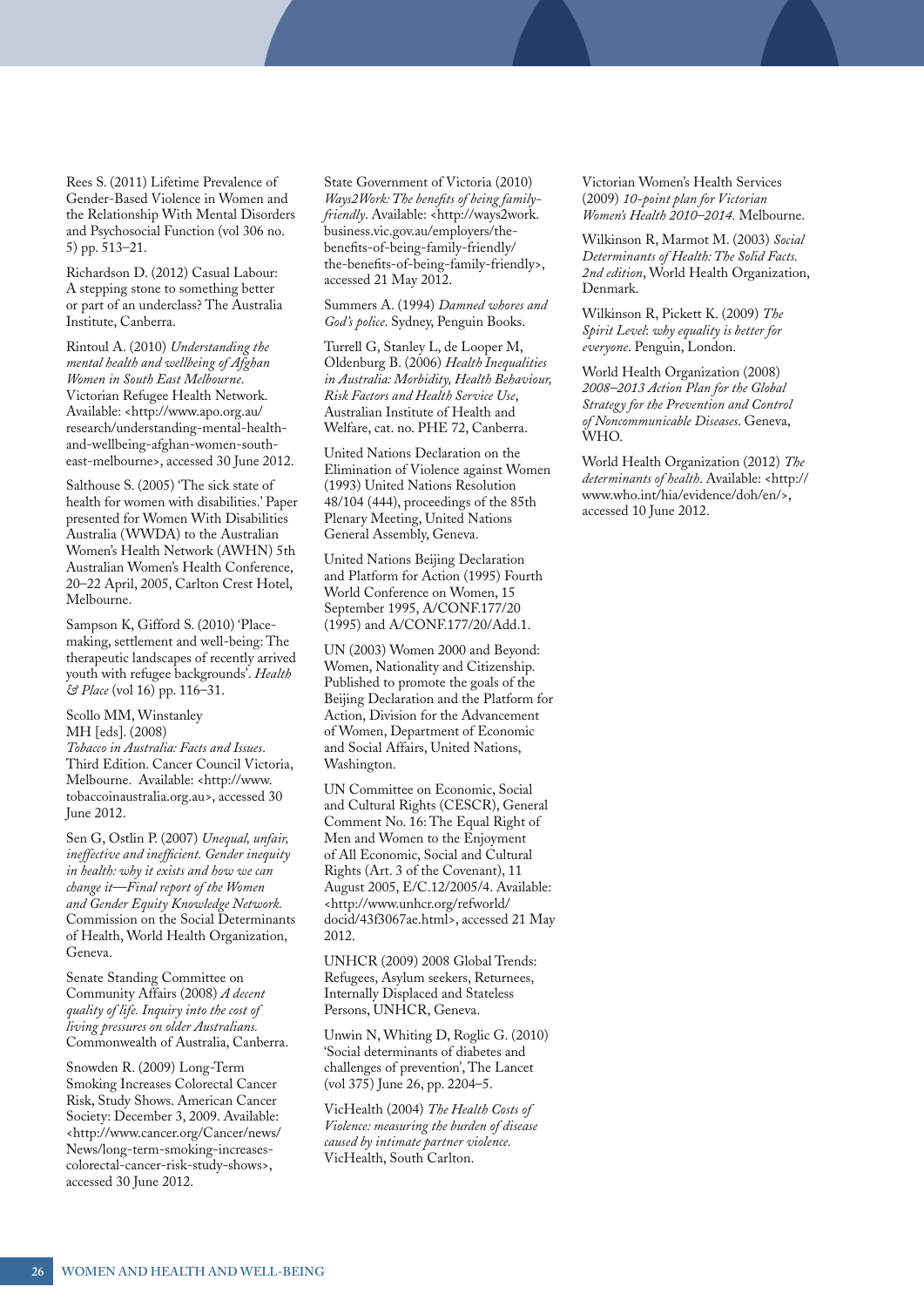